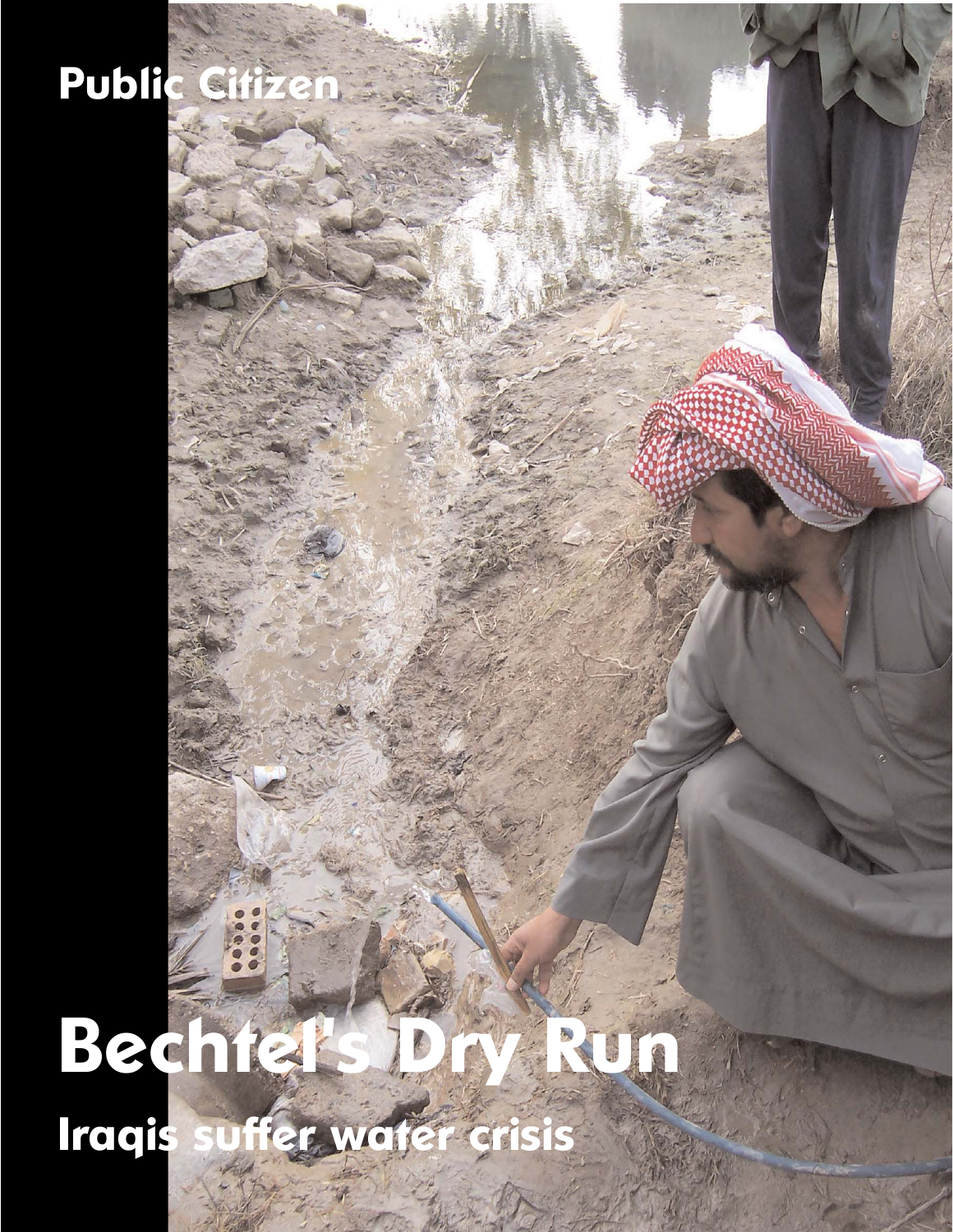## **Bechtel's Dry Run**

#### **Iraqis suffer water crisis**

A special report by Public Citizen's Water for All Campaign

with Dahr Jamail

April 2004 © 2004 Public Citizen. All rights reserved This document can be viewed or downloaded www.wateractivist.org



Village water source north of Hilla. All photographs by Dahr Jamail



215 Pennsylvania Ave. S.E 1615 Broadway 9th floor Washington, D.C. 20003 Qakland, CA. 94612 tel: 202.588.1000 tel: 510.663.0888 fax: 202.547.7392 fax: 510.663.8569 cmep@citizen.org california@citizen.org

Water for All Campaign Water for All Campaign, California www.wateractivist.org www.citizen.org/california/water



Public Citizen, founded in 1971, is a non-profit research, lobbying and litigation organization based in Washington. D.C. Public Citizen advocates for consumer protection and for government and corporate accountability, and is supported by over 150,000 members throughout the United States.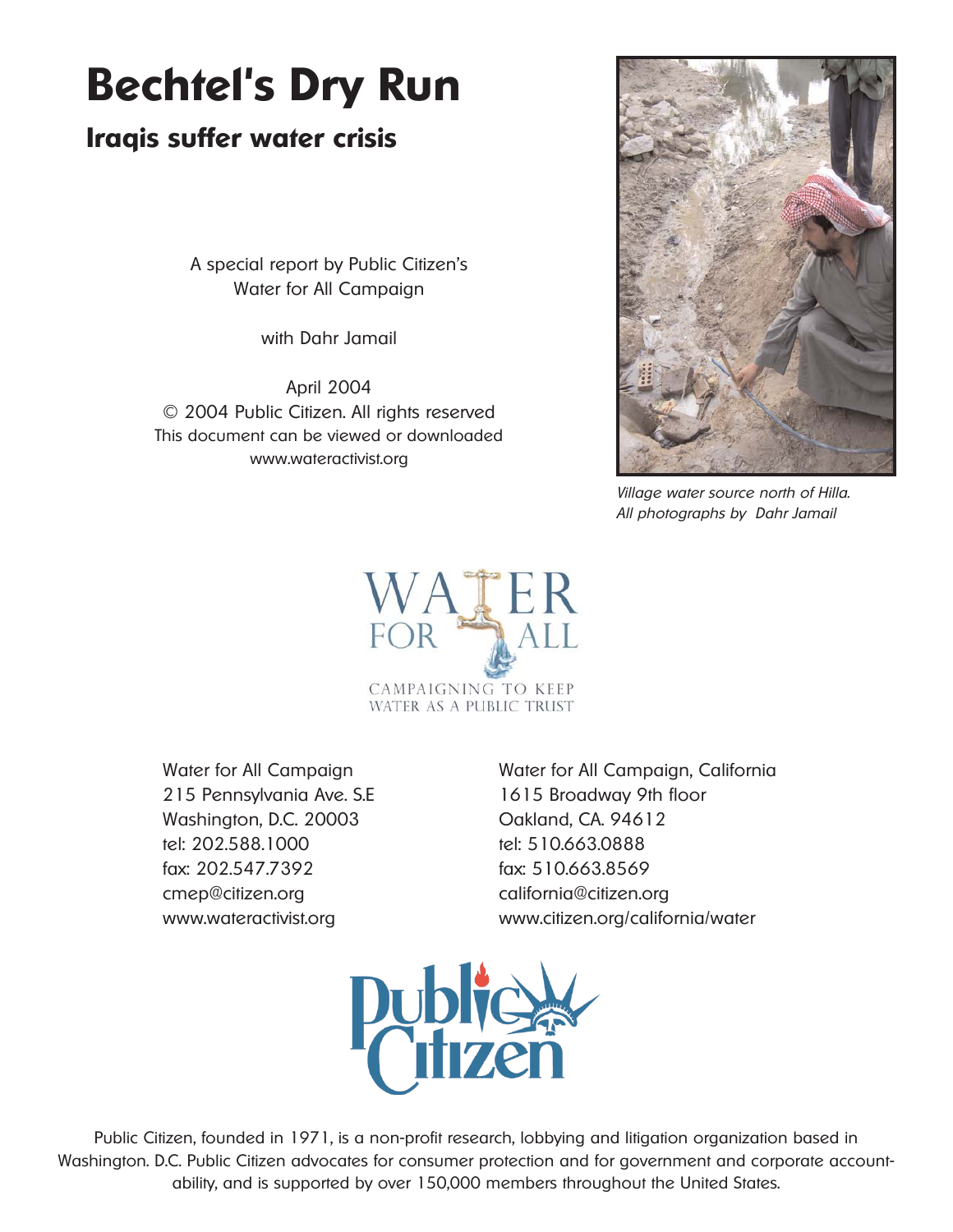

## **Contents**

| Two Wars and a Decade of Sanctions: A Recent History of Iraq's Water Services 8 |
|---------------------------------------------------------------------------------|
|                                                                                 |
|                                                                                 |
|                                                                                 |
|                                                                                 |
|                                                                                 |
|                                                                                 |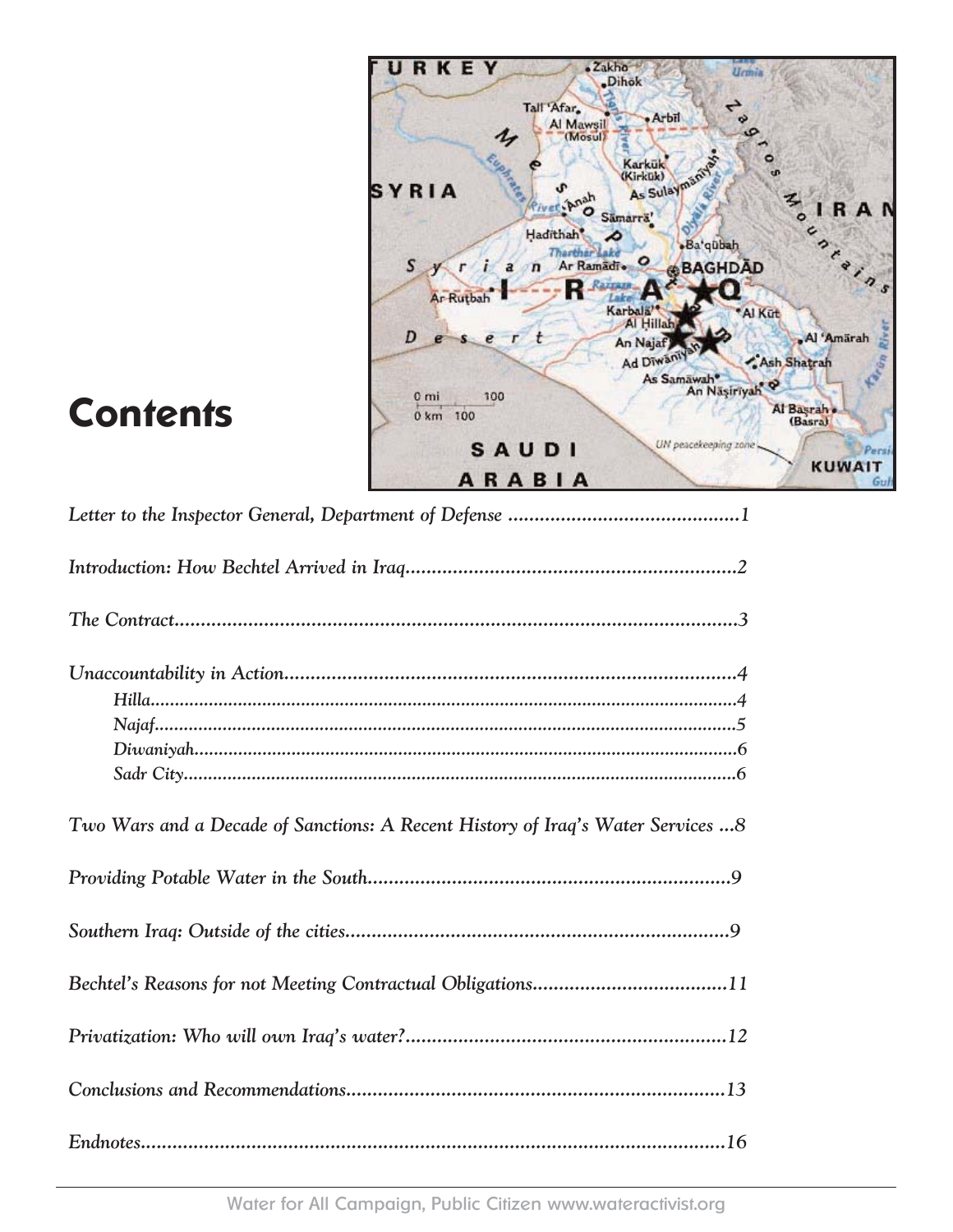#### *April 5, 2004*

*The Honorable Joseph E. Schmitz Inspector General Department of Defense 400 Army Navy Drive Arlington, VA 22202-4704*

*Dear Inspector General Schmitz,*

*This letter concerns information on some of Bechtel's obligations and activities in the reconstruction of Iraq's water and wastewater systems following the United States-led invasion of spring 2003. Public Citizen is requesting an investigation of Bechtel's fulfillment of its contractual obligations to refurbish Iraq's water delivery systems. Initially, we were alarmed by the secret process that resulted in the issuance of a \$680 million contract to Bechtel on April 17, 2003 for reconstruction duties in Iraq, including vast responsibilities in the water and wastewater sector. Since then, our concerns have intensified, first as the contract package was raised to \$1.03 billion in September of 2003, then as Bechtel won an additional contract worth \$1.8 billion to extend its program through December 2005, and now as there continues to be a profound lack of institutional oversight of Bechtel's work in Iraq. Today, despite Bechtel's contractual mandate to refurbish water delivery systems in Iraq, many Iraqis suffer on a day-to-day basis from a lack of potable water. It is our opinion that Bechtel reaps taxpayers' money without sufficient accountability or consequence for its performance.*

*This letter details information provided by Iraqi citizens and officials about some of Bechtel's failures in the fulfillment of its duties to provide water and wastewater services in Iraq as articulated in the contract the company signed with the U.S. Agency for International Development (U.S.AID). The information contained in this letter was gathered by an independent Iraq-based investigative journalist for Public Citizen. We are forwarding it to you in hopes that you will use it to launch your own probe and delve deeper. Along with the following information, Public Citizen offers recommendations concerning the relationship between the U.S. Government and Bechtel with regard to water services in Iraq.*

*Sincerely,*

*Wenonah Hauter Director, Public Citizen's Water for All Campaign*

*CC: Members of the U.S. Senate Armed Services Committee*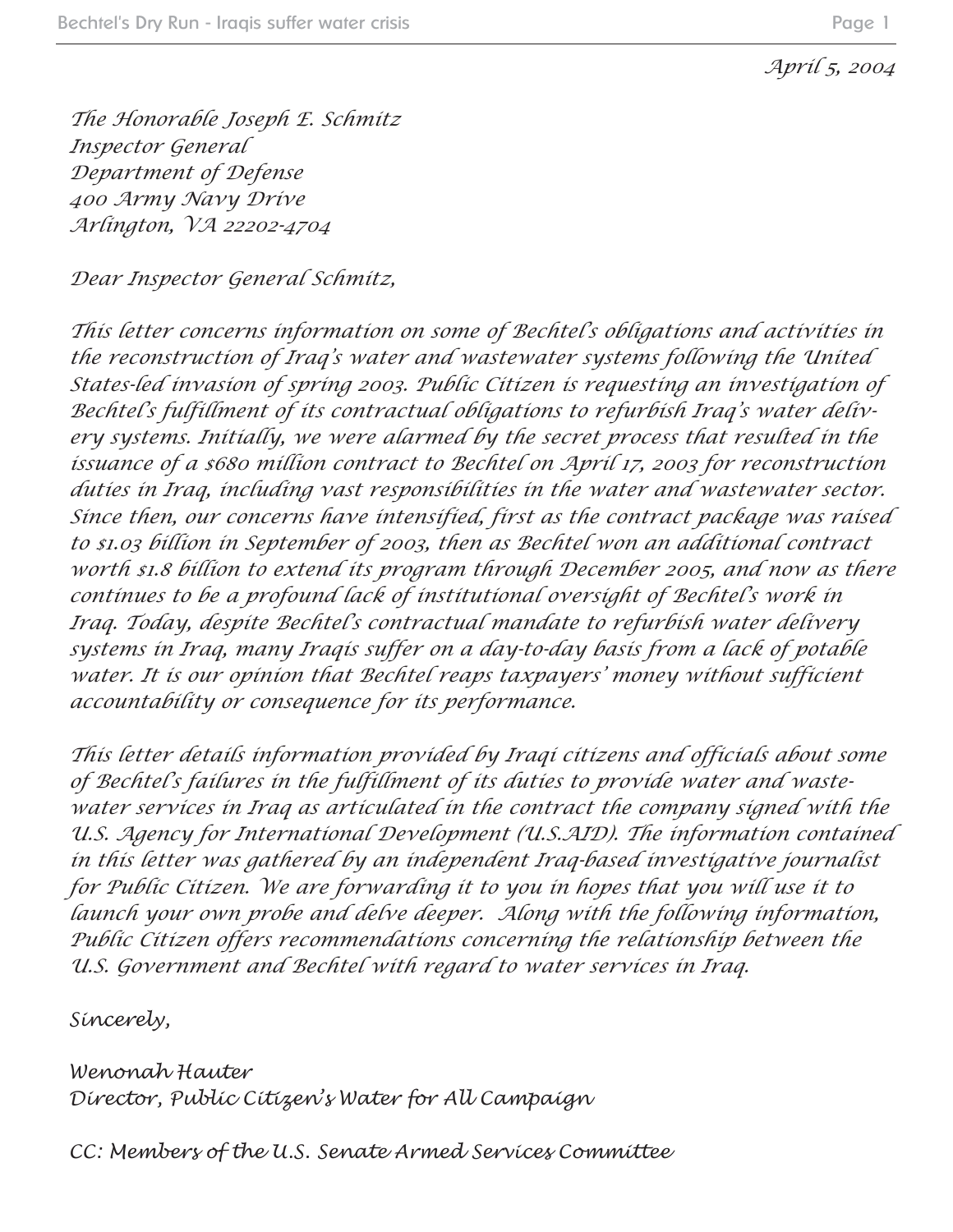### **Introduction: How Bechtel Arrived in Iraq**

Bechtel arrived in Iraq quietly. Before Iraqi military resistance around Baghdad melted away in the face of the US military onslaught, before a single armored vehicle rolled across the Iraq-Kuwait border, while the Pentagon polished war plans, and while America was engaged in an ostensible national debate on the very question of bringing war to Iraq, the Bechtel Corporation of San Francisco was already poised to take a leading role in the reconstruction of a presumptive post-war Iraq, including a mandate for the reconstruction of important potable water delivery and sewage systems. On April 17, 2003, after the US Agency for International Development (U.S.AID) had secretly contacted a handful of politically wellconnected firms to discuss their roles in reconstruction, a decision was announced. U.S.AID officially awarded Bechtel an 18 month contract worth up to \$680 million on a limited-bidding, cost-plus-fixed-fee basis. (In September 2003, U.S.AID announced that, due to the poor infrastructure and deteriorating stability in Iraq, Bechtel would receive an additional \$350 million on the contract, raising the contract's potential ceiling to  $$1.03$  billion.)<sup>i</sup> This means that the lucrative contract was only tendered to a select couple of companies behind closed doorsii and that Bechtel is ensured, regardless of performance, of profit equaling the amount of the "fixed-fee," which is kept secret.<sup>iii</sup> The contract covers assessment, rehabilitation, and upgrading of power generation facilities, electrical grids, transportation facilities, hospitals, schools and other municipal buildings, major irrigation infrastructure, and municipal water delivery and sewage systems.

Bechtel's lucrative contract in Iraq was easy to predict. Not only did the company have a track record in the field but it was tied into a network of corporate leaders and politicians who had long advocated a forcible regime change in Iraq. Former Secretary of

State and current Bechtel board member George Schultz is the chairman of the Committee for the Liberation of Iraq, which has close ties to the Bush White House. General (Retired) Jack Sheehan is a senior vice president at Bechtel and prominent member of the Pentagon-appointed Defense Policy Board, which is influential at the Pentagon. Ross Connelly, a 21-year veteran of the Bechtel Corporation, and Daniel Chao, another Bechtel executive, advise the government agencies that provide loans and insurance to U.S. companies operating overseas – the U.S. Overseas Private Investment Corporation (OPIC) and U.S. Import-Export Bank, respectively. The current CEO of Bechtel, Riley Bechtel, is a member of President Bush's Export Council, which advises the President on trade issues and, not coincidentally, the opening of markets with which to trade. As for Bechtel agents currently serving in government, L. Paul Bremer, the current top administrator in Iraq, is a former Bechtel director. Consistent with its record, Bechtel took advantage of intimate ties to government decision makers to secure contracts to profit from Iraq's destruction.

This was not the first time Bechtel, with its political muscle, drummed up business in Iraq. In 1983, as Iraq used chemical weapons against soldiers and civilians in Iran and Iraq, then Secretary of State George Schultz worked in close concert with then Middle East envoy Donald Rumsfeld to lobby the government of Iraq to sign a contract with Bechtel for the construction of the Aqaba oil pipeline. Schultz had formerly been Bechtel's president and director. Using its connections in government, Bechtel secured \$484.5 million in loan guarantees from the U.S. Export-Import Bank and \$85 million in political risk insurance from the U.S. government's OPIC. Although plans for the pipeline ultimately failed, Schultz and Rumsfeld were able to push the pipeline even as the U.S. government finally condemned Iraq's use of chemical weapons.iv Bechtel was also among those which, in cooperation with the U.S. government, armed and bolstered Saddam Hussein's Iraqi military.v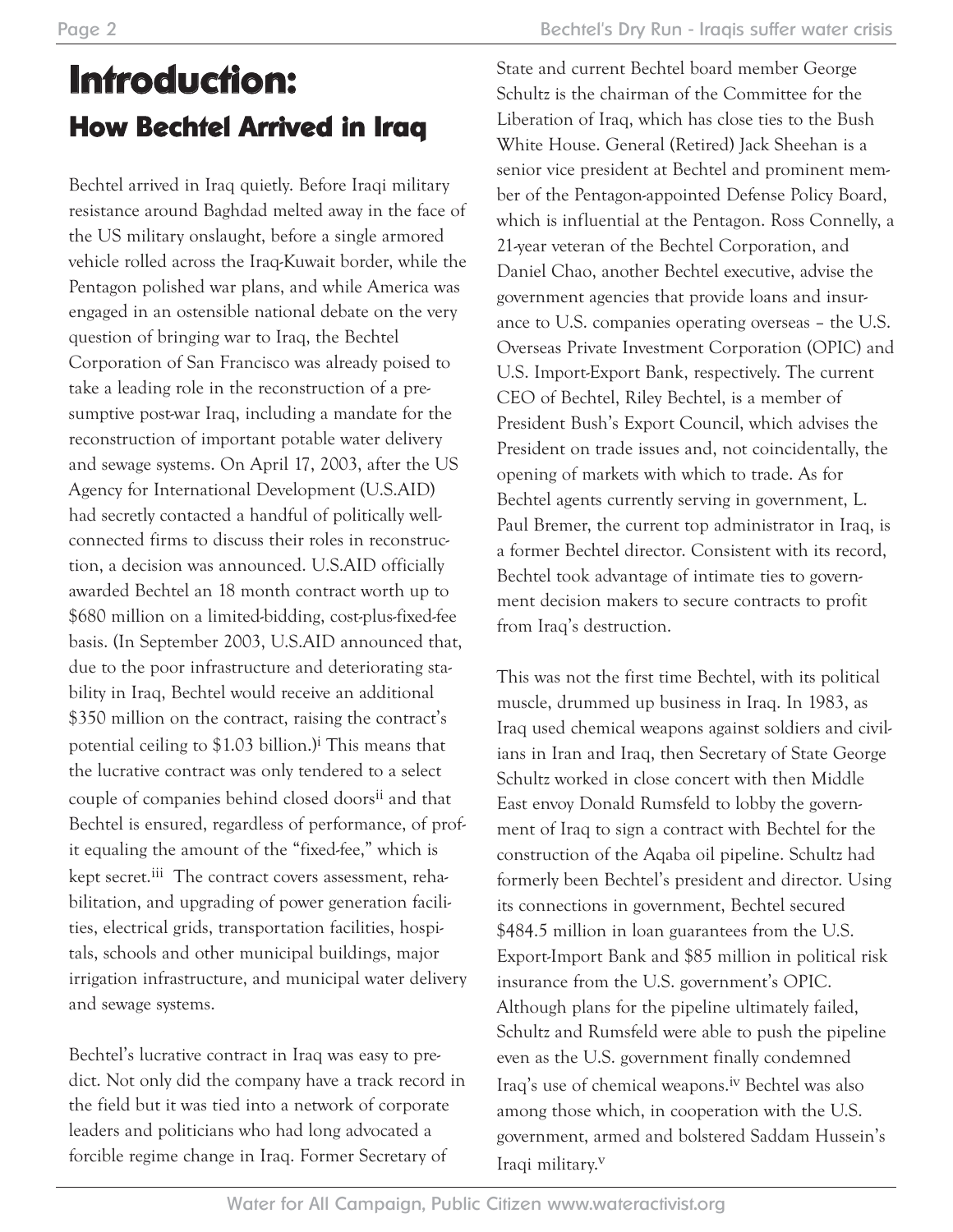Despite Bechtel's enthusiasm for reconstruction contracts, on-the-ground reporting, interviews with Iraqis, and statistics on the occurrence of water-borne disease, collected here, suggest that the company has not fulfilled its obligations to the letter nor to the spirit of its contract. Bechtel, to this day, continues to be paid for work which it is simply not getting done. As Bechtel takes more time to provide water to people, Iraqis are suffering and dying. Meanwhile, Bechtel is positioning itself to assume private control of Iraq's water delivery systems once plans for the liberalization of the Iraqi economy proceed. Full-blown privatization of Iraq's potable water services on the Bechtel-corporate model would be a disastrous evolution both for water delivery in Iraq and for the progression of peaceful reconstruction in Iraq. Bechtel's philosophy in the water business is to recover its costs and create a profitable business by charging high rates which poor people cannot afford. In Argentina and the Philippines these policies instigated angry reactions, and in Bolivia the outrage spawned a popular uprising which forced the company to leave, after which Bechtel sued the impoverished country for \$25 million in potential lost profits.<sup>vi</sup> A developing Iraq can ill afford further unrest and burdensome debt.

#### **The Contract**

The contract, signed by Bechtel and U.S.AID on April 17, 2003, lays out Bechtel's responsibilities in general terms. It says,

*The contractor will commence repairs of water infrastructure in 10 urban areas within the first month. Within the first 6 months the contractor will repair or rehabilitate critical water treatment, pumping and distribution systems in 15 urban areas. Within 12 months potable water supply will be restored in all urban centers, by the end of the program approximately 45 urban water systems will be repaired and put in good operational condition, and environmentally sound solid waste disposal will be established.vii*

Additionally, the contract compels Bechtel to initially focus its water work on the thirsty regions of Southern Iraq. In June 2003, after the prevailing post-war climate made itself apparent, Bechtel submitted the "Iraq Infrastructure Reconstruction Program Assessment Report" to U.S.AID. In the document, Bechtel dictates what its responsibilities will be and delineates need assessment for water projects into the short, medium, and long term. Short-term needs include work on water infrastructure in Basrah, Baghdad, Karbala, Hillah, Najaf, Diwaniyah, Safwan, and others. Bechtel claims that actions in those places will assure that basic potable water needs and minimal standards regarding effluent sewage discharge are met. The company additionally claims that this work represents major actions at nine of the 15 major urban areas required in the contract.<sup>viii</sup> While the Assessment Report does separate goals by the short, intermediate and long-term, it gives little indication as to time periods which would correlate to the above distinctions. There is little acknowledgement of the contract's stipulations in the Assessment Report or connection between the priorities in the Assessment Report and those laid out in the contract.

Independent accountability of Bechtel's work toward the fulfillment of its contract and of the company's claims in the Assessment Report has been very difficult and in some areas impossible. Efforts to investigate the progress of Bechtel's work in the development of Iraq's water infrastructure are often thwarted by security precautions and the general institutional opacity of Bechtel and the Coalition Provisional Authority. The Open Society Institute reports that agencies within the Bush Administration have "refused to disclose basic information about large purchase contracts and [Development Fund for Iraq] expenditures in Iraq."ix *What follows in the next section represents the most significant attempt undertaken as of this time to provide an independent evaluation of Bechtel's water work in Iraq*.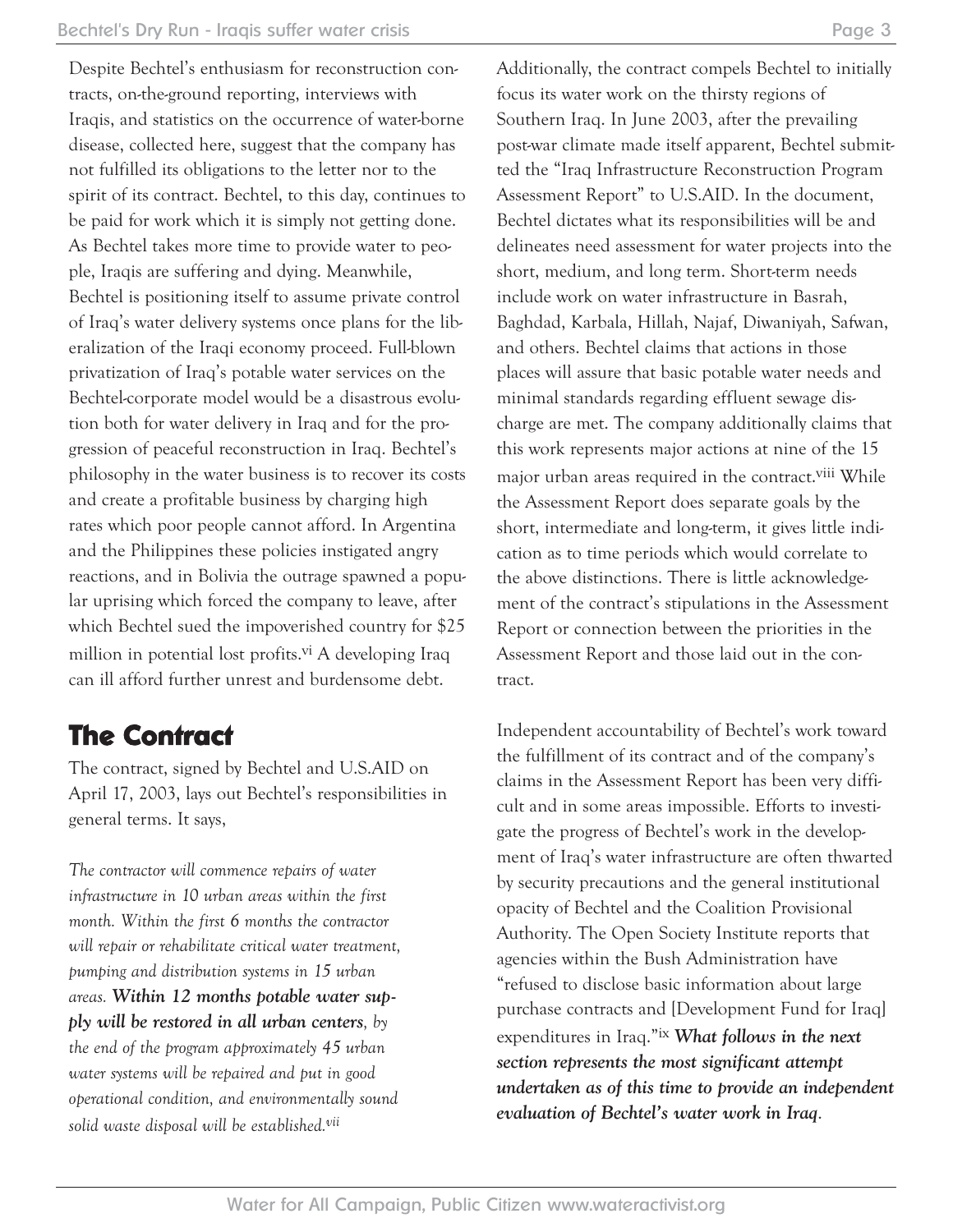#### **Unaccountability in Action**

On the colorful promotional brochure produced by Bechtel to laud its water work in Iraq, Bechtel only gives a concrete finishing date for two projects, one of which is the rehabilitation and capacity-building of Baghdad's Sharkh Dijlah water treatment plant.<sup>x</sup> Work on the plant, which would increase potable water to Baghdad by 225 million liters per day, is due to finish in May 2004.<sup>xi</sup> According to the Washington Post, however, city officials said Bechtel spent four months studying plans for the expansion made by Iraq's state water company, concluded they were adequate, tinkered a little, and reissued orders for parts from the same supplier – a process estimated by Bechtel to cost 16 million dollars.<sup>xii</sup> Bechtel is eager to promote this alleged reconstruction success, but actually visiting the facility to check up on the work is not possible. Access to the Sharkh Dijlah water treatment plant, like many of Bechtel's other project sites, is made difficult by the fact that while work is being done there by Bechtel, the U.S. military restricts access for security purposes. Attempts by journalist Dahr Jamail to contact the appropriate military personnel to obtain clearance were not responded to. Attempts to obtain clearance in person were thwarted as well.xiii

The following research was compiled by journalist Dahr Jamail, who traveled extensively throughout the region.

#### **Hilla**



Hilla, 60 miles south of Baghdad, has a water treatment plant and distribution center, which is specifically named in Bechtel's Assessment Report as one that they are responsible for rehabilitating in the short term to meet urgent needs for water.<sup>xiv</sup> It would also seem that Bechtel counts Hilla as one of 15 urban areas in which it should rehabilitate water infrastructure within six months (a time period which



A mother and daughter washing clothes in a drinking water source for their village on the outskirts of Najaf.

expired October 17, 2003). However, aside from Bechtel's assessments and claims, there is little evidence that they are responding to the water delivery needs of Hilla's population.

The plant in Hilla is managed by Chief Engineer Salmam Hassan Kadel. Mr. Kadel said that even during the war they had running water in every house, and just had the normal problems of needing to replace old pipes and pumps.<sup>xv</sup> In the war's aftermath, looting and a lack of electricity caused the water infrastructure to stop working. Now, despite help from UNICEF, Red Cross and several NGOs, the plant is only supplying 50 percent of the needed water for the people of Hilla. The surrounding villages have no water, and they have not been supplied with the pipes they need to get the work done.<sup>xvi</sup> Mr. Kadel reports that his plant has had no contact from Bechtel, or any of its subcontractors, despite complaints of massive outbreaks of cholera, diarrhea, nausea, and kidney stones in his area.<sup>xvii</sup> Mr. Kadel contends that Bechtel is acting irresponsibly by "spending all of their money without any studies." He said, "We give our NGO's all of our information before they do the work, and they know what to do. Bechtel is painting buildings, but this doesn't give clean water to the people who have died from drinking contaminated water. We ask of them that instead of painting buildings, they give us one water pump and we'll use it to give water service to more people. We have had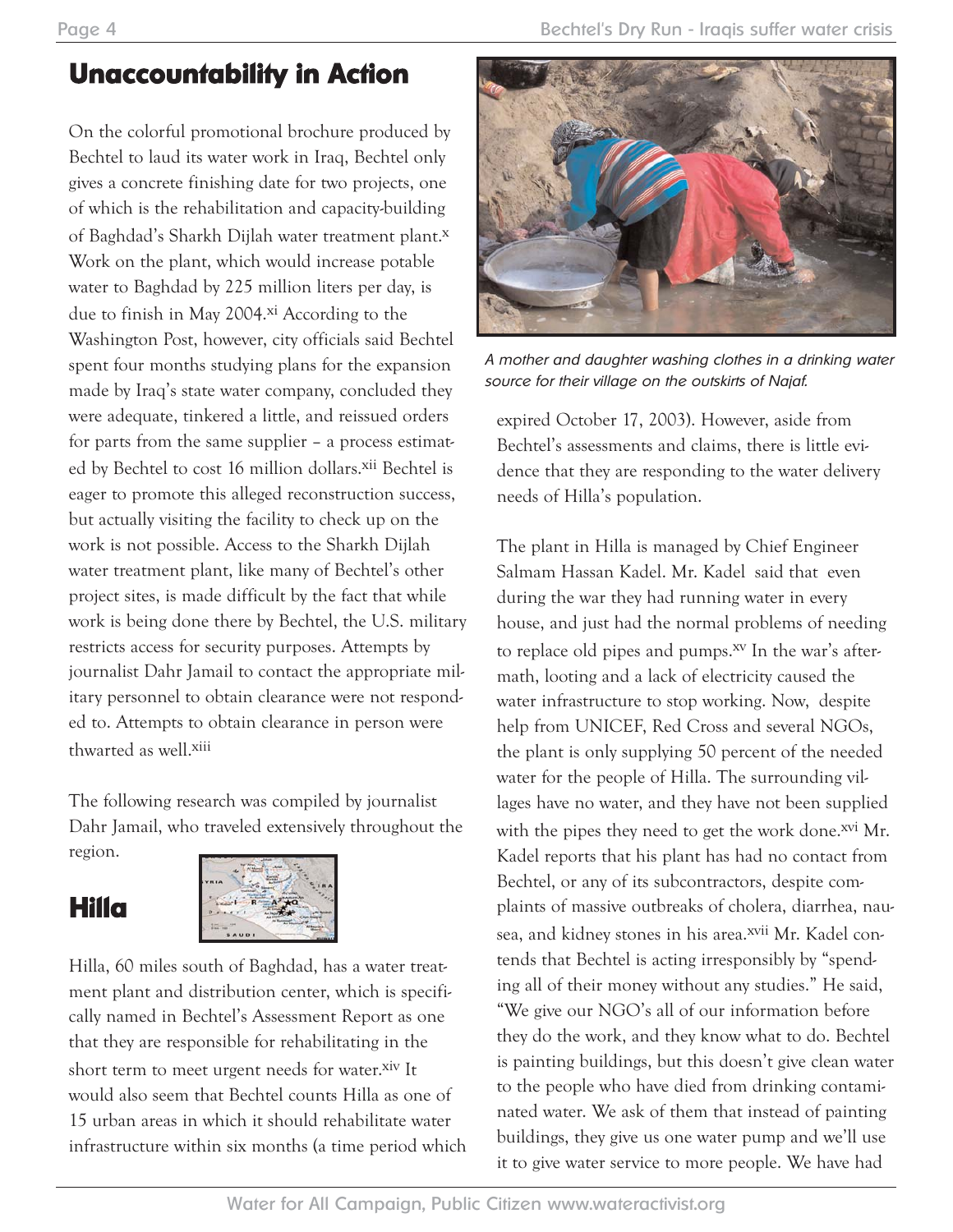no change since the American's came here. We know Bechtel is wasting money, but we can't prove it."xviii

Bechtel spokesman Francis Canavan responded, "Bechtel did not begin spending money "without any studies" as stated by Mr. Kadel: We conducted an indepth assessment of Iraq's water and wastewater system, and the assessment has guided the selection of projects."xix





Mr. Mehdi, an engineer and Assistant Manager at the Najaf water distribution center, reports that Bechtel arrived in February and has begun working on an assignment, called the Arzaga Water Project, to help bring water into the city center.<sup>xx</sup> It has been painting buildings, cleaning and repairing storage tanks and repairing and replacing sand filters. This is the only project he knows of that Bechtel has been working on in Najaf. There has been no work on desalinization, which is critical in this area, or other purification processes. And, because Bechtel has neglected to improve the electricity grid on which the water plant depends, he says, "Bechtel's work has not produced any more clean water than what we already had. Bechtel has not spoken with us, or promised us to do anything else."xxi

Bechtel's behavior in Najaf clearly contradicts the company's responsibilities outlined in the contract of April 17, 2003. The contract states:

*The contractor will focus* immediate *repair activities on restoring or maintaining electric supply to key services such as health facilities and water supply systems. Generator sets will be supplied where necessary to restore immediate electric supply, remaining as a back up once grid supply is re-established. It is envisioned that up to 500 generator sets will be required to ensure the immediate func-* *tioning of facilities crucial to the health and welfare of the population and in support of humanitarian, relief, and reconstruction activities.xxii*

Mr. Mehdi states that at least 30 percent of Najaf does not have clean water simply because of lack of electricity and said he doubts very much that Bechtel will rehabilitate the water plant by April 2004.<sup>xxiii</sup> Bechtel claims it intends to have the Najaf sewage treatment plant rehabilitated by June, 2004, more than a year after the contract was signed.<sup>xxiv</sup>

Because the people of Najaf do not have the luxury of waiting for Bechtel to supply them with water – clean water is an essential requirement for public health and survival on a day-to-day basis – Mr. Mehdi, with help from Red Cross and the Spanish Army, has begun doing some of the rebuilding on his own.xxv



The putrid water source for a small village outside of Najaf.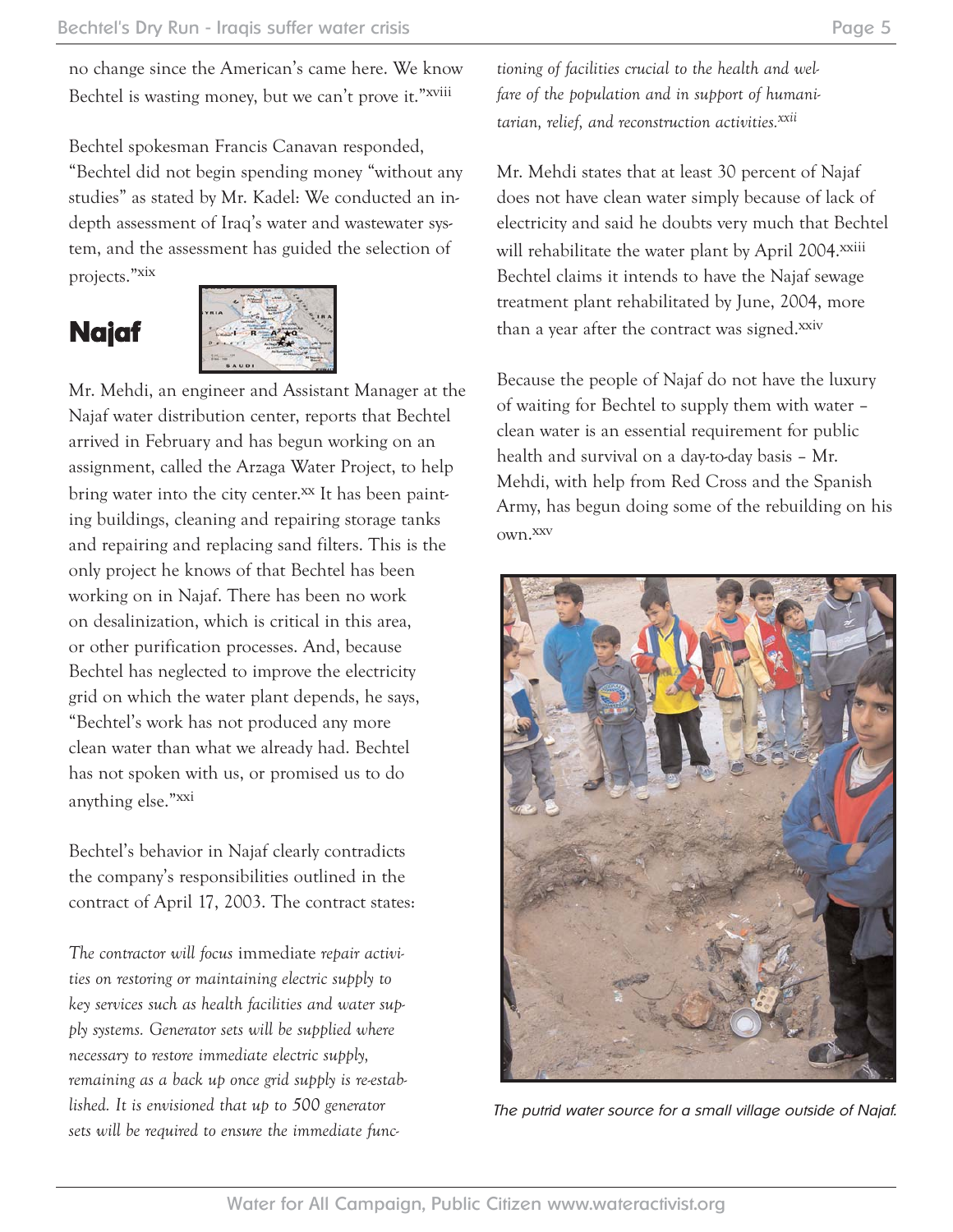#### **Diwaniyah**



Another project which Bechtel lists as a goal is the rehabilitation of the sewage treatment plant at Diwaniyah, by May 2004. This plant is currently discharging untreated waste into the Euphrates River. Salam Fahim Noor, the manager of the Diwaniyah Ministry of Municipalities and Public Works, said that the city center of Diwaniyah was only receiving 55 percent of the potable water necessary, and that much of the population in his service area was suffering from cholera, diarrhea, kidney stones and nausea.<sup>xxvi</sup> According to Mr. Noor, the water treatment facility only averaged 10 hours of electricity per day, sometimes only 6 hours per day, despite Bechtel's contractual obligation to "focus immediate repair activities on restoring or maintaining electric supply to key services such as health facilities and water supply systems." The water facility he manages has pipes dating from the 1950's, and he explained that these needed to be changed right away, along with finding a solution which would provide the facility with 24 hours of electricity per day.<sup>xxvii</sup> "We need to replace all of our pipes because of corrosion, he said. "We sent information about this to the Spanish Military who are supposed to help us here and the Ministry of Water, but we have yet to hear from either of them. We have electricity, in that we have a generator for our water pumps, but we don't have enough fuel."xxviii

#### **Sadr City**

Sadr City, former-



ly Saddam City, a large slum of Baghdad, has a largely Shi'ite population of over one million poverty stricken inhabitants. The water situation is at a crisis level. Ahmed Abdul Rida points to his tiny, dilapidated water pump which sits quietly on the ground in his small home in Sadr City. "We have one hour of electricity, then none for 8 hours," he says. "This

pump is all we have to try to pull some water to our home. So whenever we get some electricity we try to collect what water we can in this bowl."xxix He points to an empty metal bowl that sits near the lifeless pump.



A woman washing clothes in a village water source near Najaf. Villagers report several children have drowned here while trying to collect water.

When Mr. Rida and other Sadr City residents do get water, most of the time it is brown water from the Tigris. Due to all of the dams upriver from Baghdad, the volume of flow from the Tigris has dropped from 40 billion cubic meters in the 1960's to 16 billion cubic meters today. So the water Mr. Rida gets during his two and a half hours a day of electricity is a concentrated cocktail of pesticides, fertilizers, heavy metals from antiquated piping, and unknown amounts of depleted uranium, raw sewage and other chemicals released from American and Iraqi munitions from the 1991 Gulf War, and the more recent Anglo-American Invasion.xxx He points to a bottle of the last water they collected to show a sample of what his family has to drink. It has the color of watered down iced tea and smells like a dirty sock.

It is no wonder he and his family are constantly plagued by diarrhea, with many of them suffering from kidney stones. And these are just the most obvious effects for the families in Sadr City who drink the contaminated water; heavy metals in their water also damage the liver, brain and other internal organs.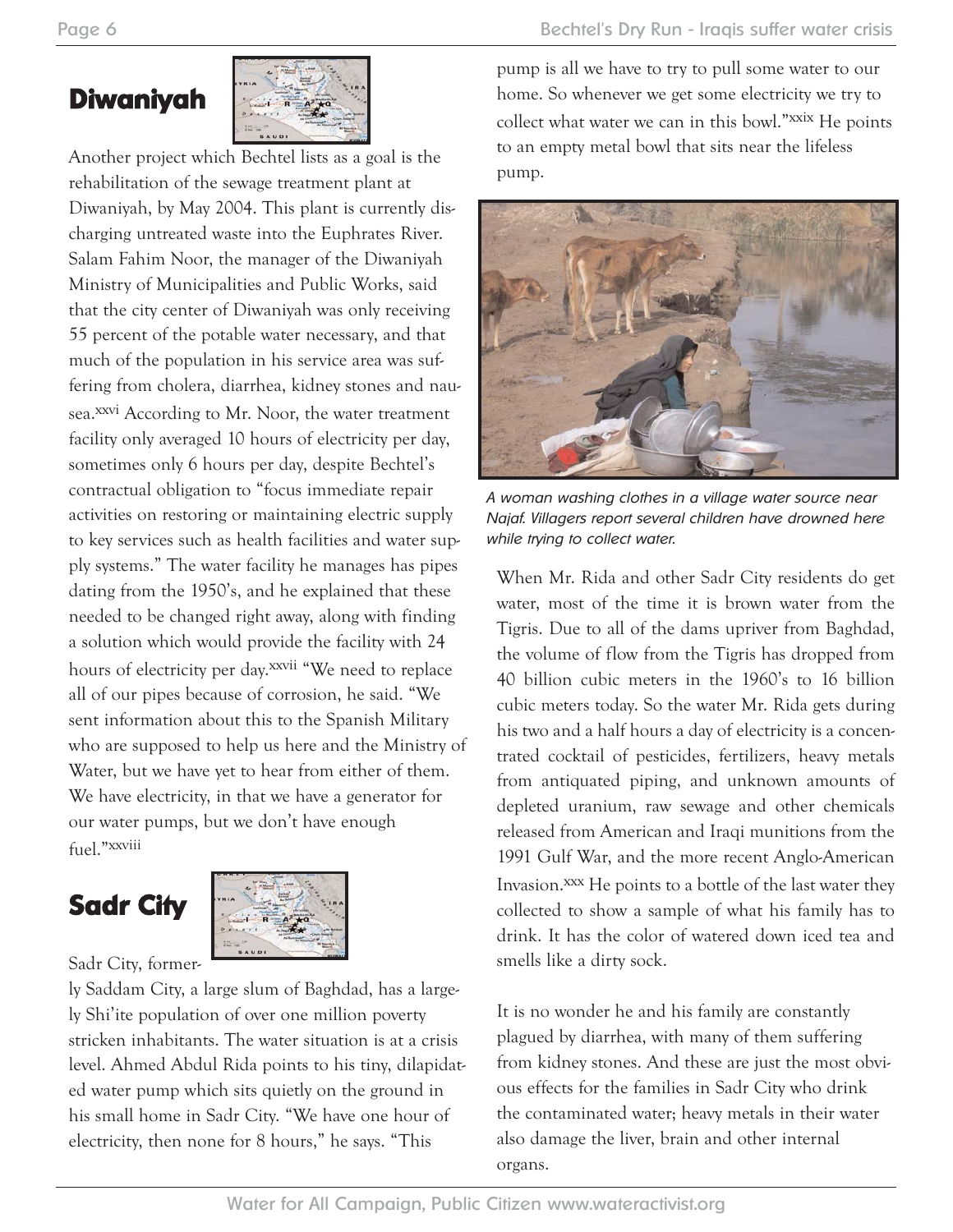pull polluted water through corroded piping. All of the houses visited in Sadr City have this very problem. There is little or no electricity, and consequently no running water aside from two to three hours a day of the brown smelly liquid that sputters from their pipes. Raw sewage pools up outside in the streets



Idle water pumps outside of Hilla.

where the children play. This was on a good day. The last rain was several days ago, and not a big one at that. Mr. Rida says, as do several of the other men throughout the poverty-stricken area, that during most rain showers there are literally lakes of raw sewage that fill the streets and flood into the nearby homes.xxxii Topographically, Sadr City is a low point in the region, so most of the water flows towards it, carrying garbage and raw sewage when the rains come. When this happens, there is no capability to draw away the sewage.

Down the street, children are playing catch with an old piece of black rubber until it lands in the greenish water standing on the side of the small road between the two houses. A little girl with dirt smeared arms picks up their 'toy' and tosses it back to her friend as sewage drips off it. "Our children are always sick here," a neighbor of Mr. Rida's says. "We have tried picking up areas so they have somewhere clean to play, but people always throw their garbage there anyway. The government hasn't done anything to help us yet, and we have asked them." He goes on to say that they pay the government a monthly electrical bill, even though they lack potable water and average 2.5 hours of electricity per day. There is no

sewage system, and pools of it are standing throughout the neighborhood. Sometimes, during particularly bad periods, they are forced to drink it.

Organic contaminants in the water make disease a

way of life in Sadr City, but that is only half of the story. The proximity of the settlement to petrol facilities and other industry puts Sadr City inhabitants at grave risk for effects from heavy metal and chemical exposure and inhalation. "Yesterday our water smelled like petrol," Mr Rida said, "because there is a station

nearby, and we all know the benzene leaks into our

water." The health effects of benzene are severe. Short-term exposure can cause damage to the nervous system, suppression of the immune system, and death. Long-term effects, which one might experience from habitually drinking water contaminated with Benzene, include cancer (particularly Leukemia), damage to the reproductive system, and an increased likelihood of death.xxxiii

Throughout the rest of Sadr City, which was formerly called Saddam City, the same news is recounted by residents again and again: Constant diarrhea, nausea, and oftentimes kidney stones. As the lack of essential services continues to initiate the same cycle of poverty, unemployment and disease, residents loose any enthusiasm they initially held for the ouster of Saddam and the arrival of U.S. authority. In Sadr City, the hearts and minds are busy coping with death and disease.

A man, a resident of Sadr City, who asked to remain anonymous says, "We hear that companies are coming here to rebuild, but we haven't seen anything rebuilt. We know they only came for the oil. Our situation hasn't changed one bit since the Americans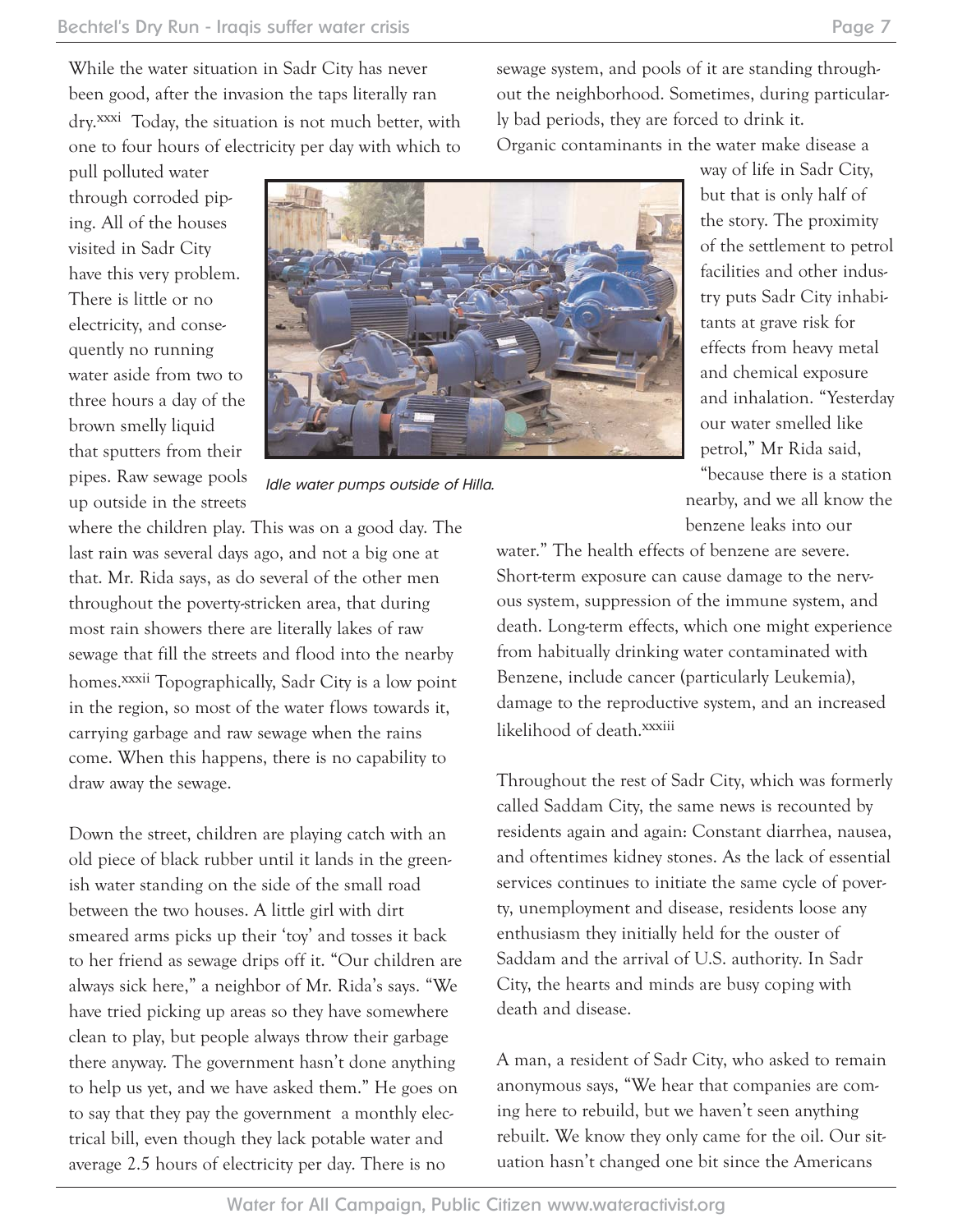arrived here. We are still suffering just as we did under Saddam. But now it is worse because there are fewer jobs, and it is even more dangerous for us."xxxiv As previously noted, Bechtel's infrastructure repair and rehabilitation contract states that the company was to repair or rehabilitate critical water treatment, pumping, and distribution in 15 urban areas in central and southern Iraq within the first 6 months. Sadr City, obviously, is not high on their priority list.

Often, residents without service in or near their homes must trudge to the water's edge, the banks of the Tigris, to procure their daily water. This is a particularly dangerous problem because very few sewage treatment plants in Baghdad are operational. Sewage from Baghdad might get pumped through the system, completely bypass any treatment, and course right into the river. xxxv This compounds the problem of acquiring clean water for those, like many residents of Sadr City, that go draw water directly from the river.

The numbers bear out the suffering of Iraqis. The Office for the Coordination of Humanitarian Affairs (OCHA) reported in August 2003 that the incidence of diarrhoeal diseases, such as typhoid, dysentery and cholera, had doubled since the same time the previous year. Seventy percent of all children's sickness was reported linked to contaminated water.<sup>xxxvi</sup>

#### **Two Wars and a Decade of Sanctions: A Recent History of Iraq's Water Services**

Two devastating wars, a decade of debilitating sanctions, and a recent lawless spate of looting have left the Iraqi water infrastructure struggling and, for the most part, failing to provide Iraqis with potable water. According to the United Nations, prior to the 1991 Gulf War, "Baghdad received about 450 liters per person supplied by seven treatment stations purifying water from the Tigris River. The rest of the

country had about 200-250 liters per person per day, purified and supplied by 238 central water-treatment stations and 1,134 smaller water projects."xxxvii

However, with the bombing from the U.S.-led coalition during the first Gulf war came the vast destruction of power plants, oil refineries, water treatment facilities and manufacturing plants for water treatment chemicals. In addition, all facilities which depended on electricity for operation went out of service. As a result, the supply of water per person in Baghdad dropped to less than 10 liters per day.xxxviii

After the Gulf War ended, recovery efforts brought supplies back up to what was still less than ten percent of the previous overall usage. Fuel for backup generators was in short supply, as were parts and manpower necessary to run backup devices. Bombed water treatment facilities, and the bombed electrical facilities that supported the water plants, were unable to operate to stem the release of untreated sewage directly into the Tigris River, which is the primary source of water for Baghdad and most of the rest of Iraq's water treatment plants.

During the following decade, delayed effects from the Gulf War combined with the strict sanctions to create a water scarcity-driven humanitarian crisis of immense proportions. The sanctions prevented Iraq from importing much specialty equipment on which it depends for processing the brackish water found in the region. Chemicals used to treat water, such as chlorine, were also barred from entering the country. According to UNICEF and others, the water servicescrippling sanctions resulted in the deaths of some hundreds of thousands of Iraqi children.xxxix In a 1991 Defense Department document declassified in 1995, the Pentagon revealed that it had predicted the crisis and acted to limit Iraqi potable water capability anyway. The document says, "Failing to secure supplies will result in a shortage of pure drinking water for much of the population. This could lead to increased incidences, if not epidemics, of disease."xl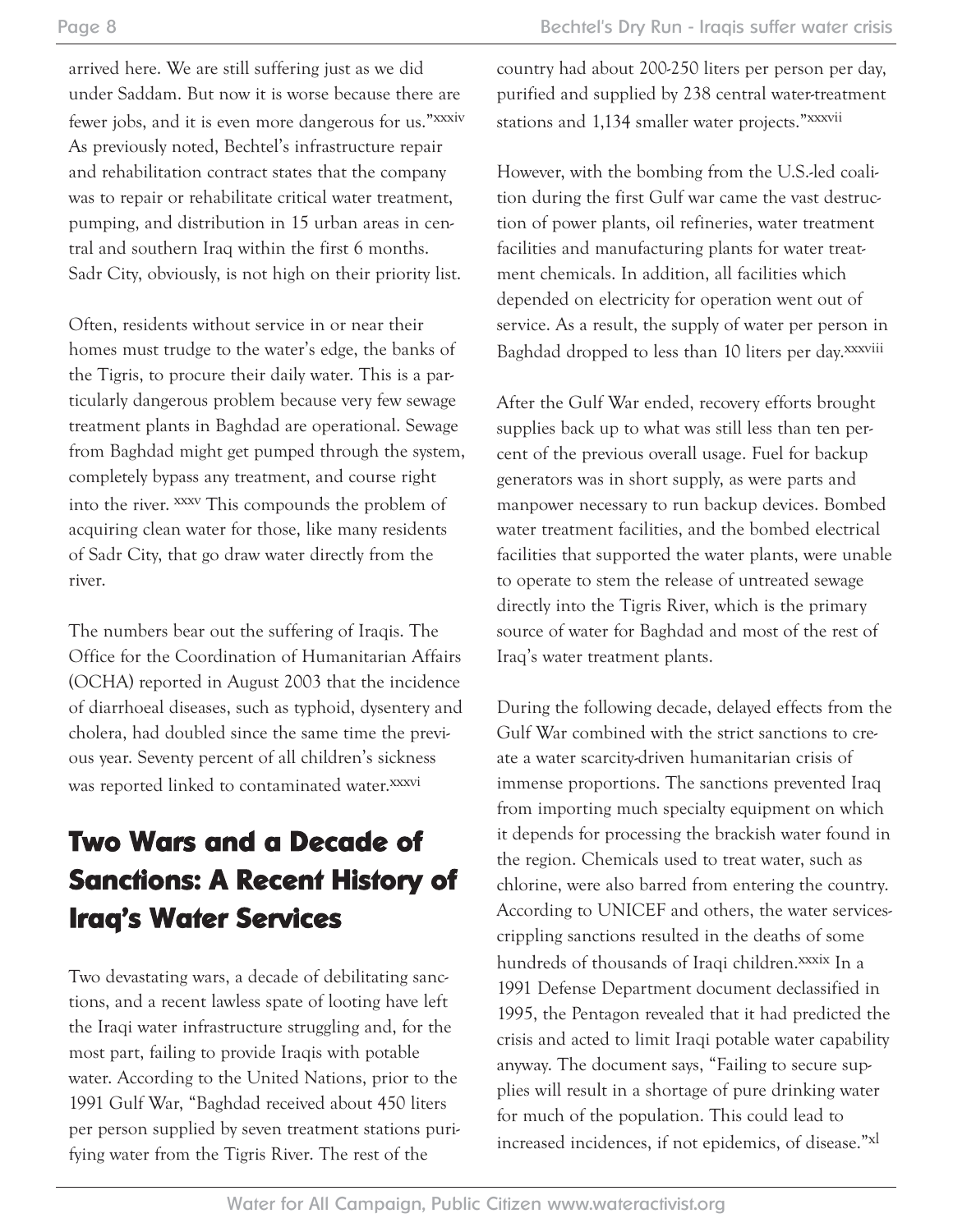#### **Providing Potable Water in the South**

One of the obligations in the Bechtel contract was to ensure the provision of potable water supplies to the population of southern Iraq in the first 60 days of the program. The contract states, "The provision of potable water to Southern Iraq will…be an immediate priority."xli While it is very difficult to ensure services to citizens in the immediate aftermath of war, Bechtel did sign a contract which said it could and would. Furthermore, there is little evidence of any Herculean Bechtel operations – or even attempts at such operations – to provide water to thirsty citizens in southern Iraq or other parts of the country.

#### **Southern Iraq: Outside of the cities**

The lack of clean drinking water in Iraq is fundamentally changing the way typical Iraqis lead their everyday lives. Households find themselves consumed by problems associated with bad water, such as cholera, kidney stones and epidemic diarrhea, and their lives

ices in urban areas (stipulations that have, as demonstrated above, gone largely unfulfilled), the contract

water, and solid waste systems will be repaired or rehabilitated as needed and as identified by local development advisors."xlii The hope was that Bechtel would be able to work with other organizations on the ground in different places to ensure, in an efficient manner, that necessary quantities of water be provided to thirsty Iraqis

However, needs associated with this contractual stipulation have gone largely unrequited. Where "need" has been demonstrated, often by epidemic proportion of cholera, kidney stones and diarrhea, Bechtel has failed to act. For instance, just outside of Hilla, several men of a small village tell the usual story – no running water, maybe two to four hours of electricity per day to run their feeble pumps to pull in contaminated water for them to use.xliii One of the older men in the group, Hussin Hamsa Nagem, says, "This is just like Saddam's time. In fact, it is worse. We have less water now than before. We are all sick with stomach problems and kidney stones. Our crops are dying."xliv

Nearby, in another small village between Hilla and Najaf, one begins to realize that these individual stories represent a broader portrayal of the reality in

increasingly defined by the pressures exerted by the scarcity of water. Bechtel was supposed to be part of a valiant American effort to alleviate the burden of water scarcity on the new and hopefully grateful subjects of U.S. power. In addition to the portions of Bechtel's contract which compel the company to improve water serv-



Women of village take donkeys loaded with water bladders to muddy water source.

Southern Iraq. Here, 1500 people drink water from a dirty stream which slowly trickles around the homes. Everyone has dysentery, many with kidney stones, a huge number with cholera. One of the men, holding a sick child says, "It was much better before the invasion. We had 24 hours running water then. Now we are drinking this garbage because it is all we have."xlv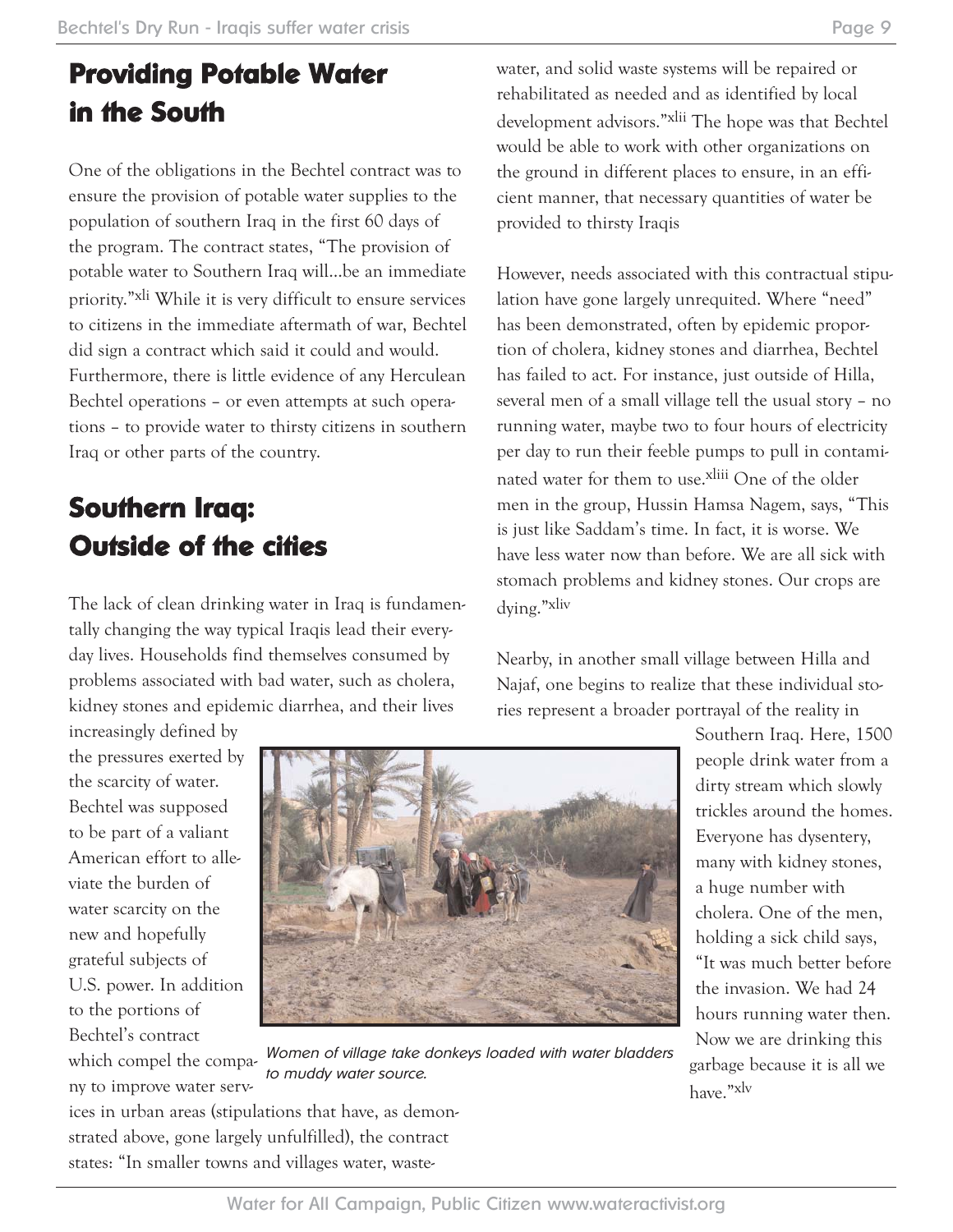A little further down the road at a village of 6000 homes, called Abu Hidari, it is more of the same. Here, the previous Iraqi government was rebuilding the pipes, but this ceased during the invasion and has yet to be resumed. The women are carrying water from a nearby dirty creek into their homes, because they have no other option.<sup>xlvi</sup>

At another village on the outskirts of Najaf, which falls under the responsibility of Najaf's water center (also in Bechtel's contract), the people had been actively collecting funds from each house to install new pipes.xlvii However, due to a lack of electricity and a lack of water from the Najaf water treatment center, new pipes have little use, and a town eager to turn on its own water must instead habituate itself to bad water while it waits for Bechtel. Residents of the village have dug a large hole and tapped into already existing pipes to siphon water. (Bechtel's Assessment Report states that they intend to resolve illegal water taps on the network by providing an acceptable substitute that reduces the potential for contamination of the water supply.xlviii) Overnight, the earthen hole fills with water. In the morning, children stand around it as women collect what little bit of dirty water stands in the bottom of the hole.<sup>xlix</sup>

In addition to the usual waterborne diseases, this village has had to cope with tragedies stemming from the everyday struggle for water. According to locals, eight children from the village have been killed when attempting to cross the busy highway to go to a nearby factory in order to retrieve clean water.<sup>1</sup> Often, village women walk one kilometer down to a stream, which dries up in the summer, to collect water for their homes – time which would normally be spent on productive activity. In the same stream other people wash their dishes and do laundry. According to residents, children from the village have drowned in this stream while collecting water.<sup>li</sup> Further south in Diwaniya (another waste-water treatment center specifically mentioned in Bechtel's contract) and each of the five other villages visited in the area, the story

is the same: disease and lives turned upside-down by the daily struggle for water.<sup>lii</sup>

The population in this part of Southern Iraq is predominantly Shi'ite Muslim. These are the people who were long persecuted by and suffered under the government of Saddam Hussein, the people of whom the U.S. hopes to gain the support. They have been promised much and now hope for a better life outside of Saddam's shadow. However, every single one of the residents surveyed in this area south of Baghdad stated unequivocally that their living conditions are worse now than when Saddam Hussein was in power. Mr. Hassan Mehdi Mohammed lives in a small village with his wife and eight children, about an hour's drive south of Baghdad. He would welcome Bechtel into his village to work on water service. But people cannot just wait on water. He says, "We like to hear that companies are coming here and we can work for them… And where are these companies? They have done nothing to help." liii Because there has been no independent accountability – institutionalized or otherwise – of Bechtel's water work in Iraq, it appears that the company is free to decide for itself what are the most crucial and necessary steps to relieve human suffering. In a wartorn country, without an independent legal regulatory or institutional framework of accountability, Bechtel appears to have very little incentive to respond to the desperate needs of the Iraqi people. While the contract is surprisingly vague, given its large dollar amount, in defining specific requirements in rebuilding Iraq's water services, the information collected here shows that in key areas Bechtel has not lived up to the letter of its contract and has shown general disregard for the spirit of bringing essential services to the Iraqi people.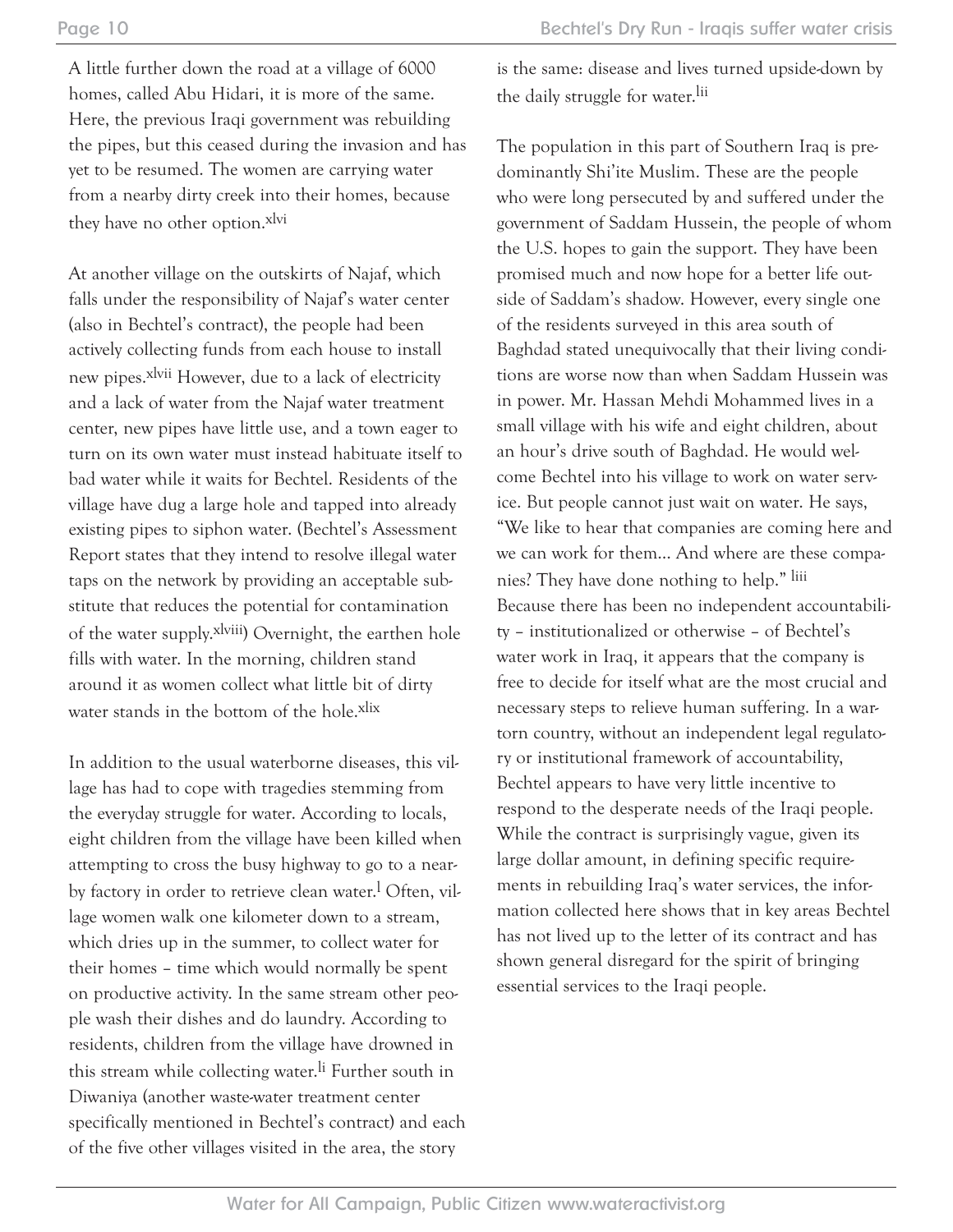#### **Bechtel's Reasons for not Meeting Contractual Obligations**

In February 2004, Bechtel spokesman Francis Canavan said, "Essentially, Iraq, a country of 24 million people, has no wastewater treatment anywhere, and very little water treatment; an alarming condition…"liv



Washing clothes in drinking water source near Najaf.

The issues that Bechtel cites as their reasons for not meeting contractual obligations include the following:

Repairs are often constrained by lack of security. Many of the water and sewage treatment plants are dependent on electricity for their normal operations. Some back-up generators exist but many of these systems are plagued by the lack of spare parts and normal maintenance, vandalism, and lack of fuel. Generally there is a lack of trained and available manpower to operate the treatment plants on a regular basis.

Solid waste collection and disposal is hampered by a lack of a trucking fleet and excavators.<sup>lv</sup>

Mr. Canavan says that Bechtel has a limited mandate and resources, but is working hard to rebuild a water treatment system that had been almost completely destroyed after two wars and more than a decade of

sanctions. Canavan says of the \$1.03 billion deal, "Under the contract, Bechtel is responsible for specific reconstruction projects, chosen by U.S.AID to have the greatest impact in improving the respective infrastructure sectors. With a finite, and relatively modest, amount of funding for this sector, project selection was very important and carefully considered." lvi

Mr. Canavan adds, "The expressions of frustration about what is not being done are understandable; but they are a function of the enormous gap between the cost of fully restoring Iraq's water and wastewater system and the amount of funds currently available to address the problem. The funds that are available are being directed to the most critical projects, which are on schedule and will markedly improve the system."lvii

Most of the actual successes Bechtel have realized are due to the fact that Bechtel, via U.S.AID, has farmed out much of the work to the Red Cross/Crescent, UNICEF, CARE, other UN groups, and NGO's.lviii Many of the other successes they cite are no more than planning efforts, rather than actual reconstruction or rehabilitation projects completed on the ground. Examples of this include Bechtel's preliminary estimates for repairing water treatment plants in eastern Baghdad that would increase treated water by 45 percent, and rehabilitation plans for eight potable water treatment facilities in the Basra region and six wastewater treatment plants in south central Iraq.

In addition, Canavan's glib assertion that there is no wastewater treatment and very little water treatment is a product of extreme exaggeration. A UNICEF and CARE report picked up by U.S.AID states that in 14 governorates in Central and Southern Iraq, out of 177 water treatment plants, 19 percent were classified as good, 55 percent acceptable, and 26 percent poor.lix There is no doubt that in Iraq, a country ravaged by two wars and more than a decade of targeted sanctions, there exist great challenges in redeveloping water services. However to insinuate that a bleak *terra*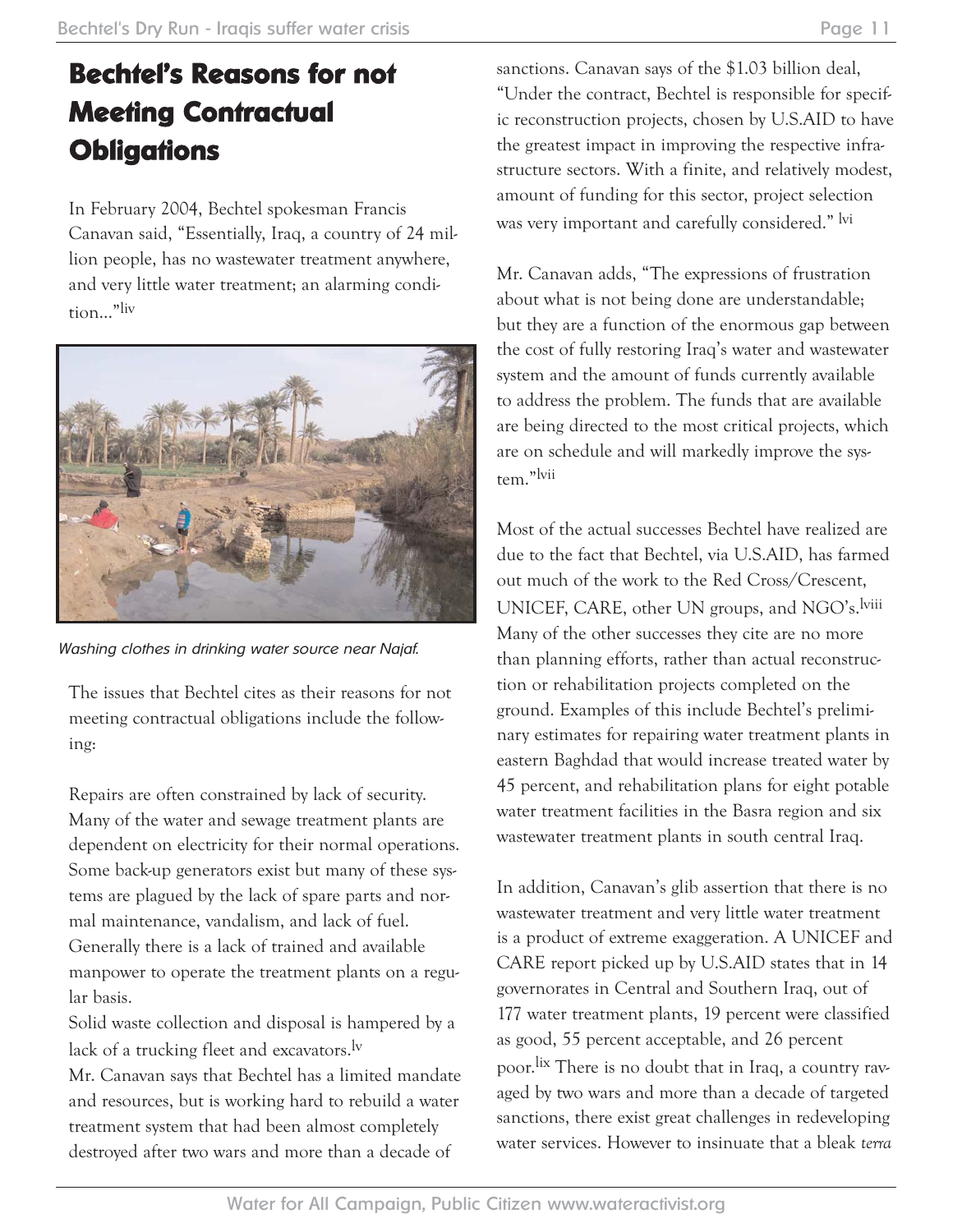*rasa* exists in Iraq with regard to water services is more of an excuse than an accurate portrayal of the situation.

#### **Privatization: Who will own Iraq's water?**

While much of Baghdad and Southern Iraq are gripped daily by water shortages, thirst and waterborne illness, the employees of the General Co. for Water Projects, Iraq's state water company, list their daily accomplishments: playing a shoot-'em up game, learning some functions in a design computer program, discussing religion with each other, and trading rumors about the future of their employment.<sup>1x</sup> These civil engineers, many of them with distinguished degrees and decades of experience in providing water services in an Iraqi context, have reason to worry about their jobs. They are currently prohibited from using their extensive skills to bring water to the Iraqi people because of Coalition Provisional Authority guidelines which state that U.S. agencies and contractors should not acquire services or supplies from entities owned by the government of Iraq.lxi While they, some of the most talented water engineers in Iraq right now, are forced to sit idly by, Bechtel is establishing corporate dominion over much of the Iraqi water services infrastructure. Bechtel is one of most prolific players in the privatization of water delivery and wastewater systems in the world. It is involved in over 200 water and wastewater treatment plants around the globe, largely under the sign of its numerous subsidiaries and joint-ventures. Worldwide, the company is one of the top ten in the business, behind Suez, Vivendi (now Veolia), and RWE/Thames Water.

Bechtel has positioned itself very well to transition its operations into a full-blown privatization of water services. The company's contract could easily be extended from the reconstruction of water and wastewater systems to include the "distribution of water," just as Halliburton's was for oil. Kii Bechtel's experience with the systems, their institutional presence in the country, and their influence over policy would surely give them a competitive edge in any bidding process.

The policy engine for a wholesale privatization of Iraq's state-owned entities has already been created. On September 19, 2003, the Administrator of the U.S. Coalition Provisional Authority (and a former Bechtel board member) L. Paul Bremer issued executive Order #39. The order allows for privatization of all state-owned entities, with the exception of the oil industry but including the water company, permits 100 percent foreign ownership, entitles foreign corporations to investment terms no less favorable than those applicable to an Iraqi, allows for the unrestricted flow of investment profits, without any local reinvestment clause, and locks contracts made under these rules in for 40 year lease periods.<sup>1xiii</sup>

Today these plans are on hold, due to reluctance to grant and accept contracts before a legitimate Iraqi authority is in place. In the meantime, Iraqis fear the effects of a second *corporate* invasion. According to the Wall Street Journal, "Iraqis worry privatization will mean more layoffs in a country where nearly 7 out of 10 people are out of work. There is also concern that Iraq's wealthy merchant families, many of whom had close ties with Saddam Hussein's regime, could further enrich themselves by scooping up state concerns on the cheap…few in Iraq would be in any position to participate when the larger companies are put on the block."lxiv

Corporate involvement in the water sector could also provide the basis for long-term U.S. control in the region. Former CIA senior political analyst Stephen C. Pelletiere, writing in the New York Times, said, "America could alter the destiny of the Middle East in a way that probably could not be challenged for decades – not solely by controlling Iraq's oil, but by controlling its water. Even if America didn't occupy the country, once Mr. Hussein's Baath Party is driven from power, many lucrative opportunities would be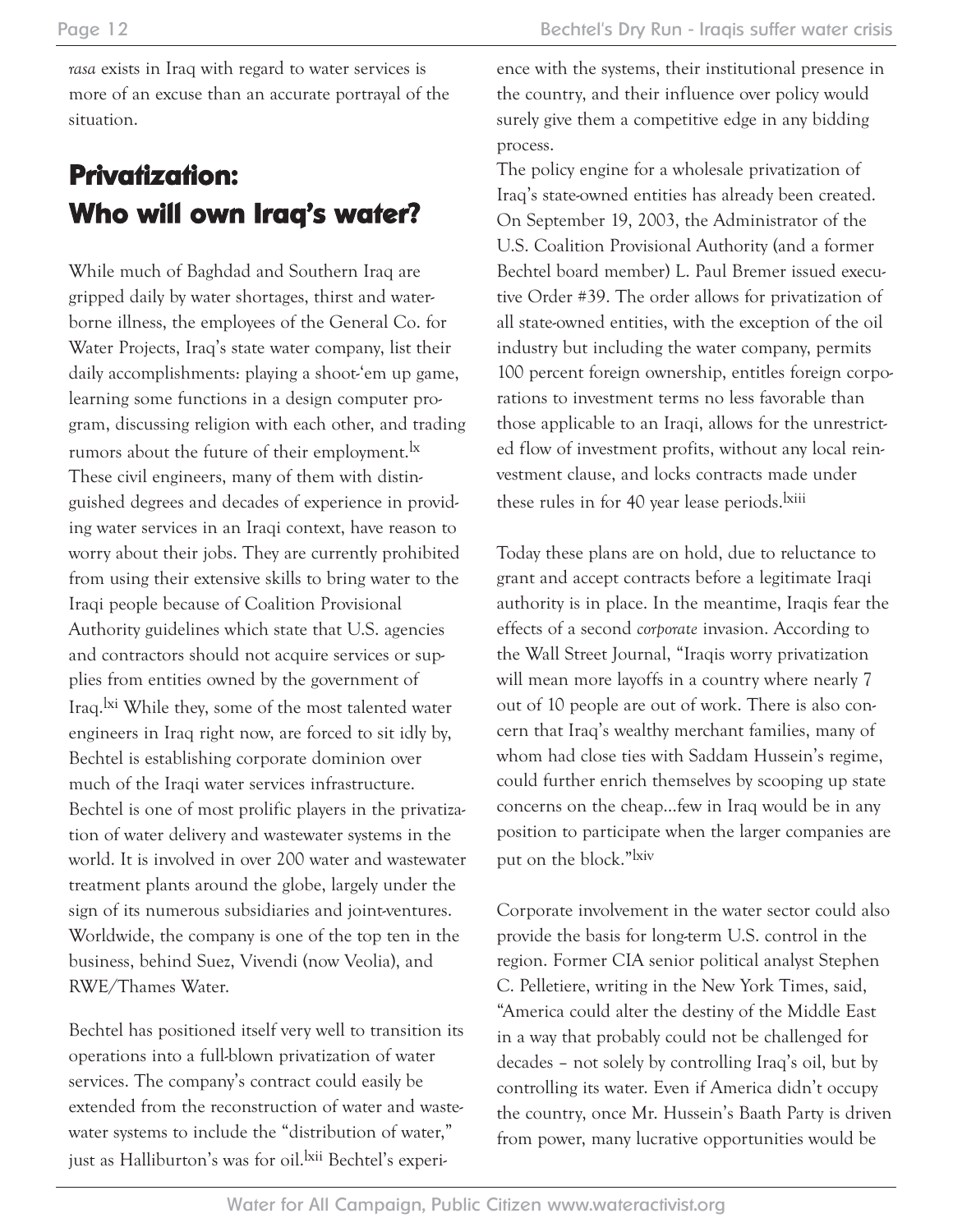open for American companies."lxv Neither U.S. officials nor their supporters/benefactors have put forth much effort to veil their intentions to privatize much of Iraq. In September 2003, during a talk at the conservative Heritage Foundation, Ariel Cohen, Research Fellow, was quoted as recommending "a modern legal environment that recognizes property rights, which are now non-existent in Iraq, and is conducive to privatization."lxvi

In another move towards privatization, the Research Triangle Institute (RTI) of North Carolina was awarded a contract on April 11, 2003 by U.S.AID. While originally worth \$7.9 million, the contract will be worth more \$167.9 million over 12 months – and even more if it is renewed for the next two years. The contract includes the "strengthening of management skills and capacity of local administrations and civic institutions to improve delivery of essential municipal services such as water, health, public sanitation..."<sup>Ixvii</sup> What RTI also provides is privatization consulting. In 1997, the company used a grant from U.S.AID to



push local governments in South Africa to privatize their water systems.lxviii Today, RTI may be applying the same expertise toward the future of Iraq's water infrastructure. The World Bank and IMF have extensive plans to enter into

This makeshift water pump only gets one to three hours of electricity per day to pull in meager amounts of highly salinated water. The family reports suffering from dearrhea and kidney stones.

the development of Iraq, as well. Their brand of structural adjustment policy and development has gone hand-in-hand with corporate privatization schemes from companies such as Bechtel.

#### **Conclusions and Recommendations**

Bechtel's dismal record in the service and reconstruction of Iraq's water and wastewater sector, as shown in this report, represents an apparent breach of its U.S. Government contract, a dangerous precedent for corporate lawlessness in developing Iraq and in the U.S. (where corporations ignore government contracts at will), and an alarming course toward multinational corporate dominance of Iraq's resources. As Iraqis and their U.S. occupiers work toward the ostensible goal of setting the country on its feet and on a course toward democracy and economic sustainability, there should be no place for timorous and profit-driven corporations for whom it appears reconstruction is more about making a profit from lucrative government contracts than about helping the people of Iraq. In order to make sure U.S. Government contractors such as Bechtel work efficiently to fulfill America's responsibility of reconstruction and not just to maximize profits and then perpetuate their own dominance in the country, there are several actions which must be taken by Bechtel and the U.S. Government immediately to ensure reconstruction results for Iraqis.

*\** A broad Federal government investigation must be launched to scrutinize Bechtel's expenditures and actions in Iraq, with the power to impose or seek punitive measures for contract violations and overexpenditure, and to provide oversight, regulation and accountability of Bechtel's work in the application of its contract. No entity whatsoever should be trusted to spend \$1.03 billion million without firm independent regulation. The U.S. Congress should be informed of the findings.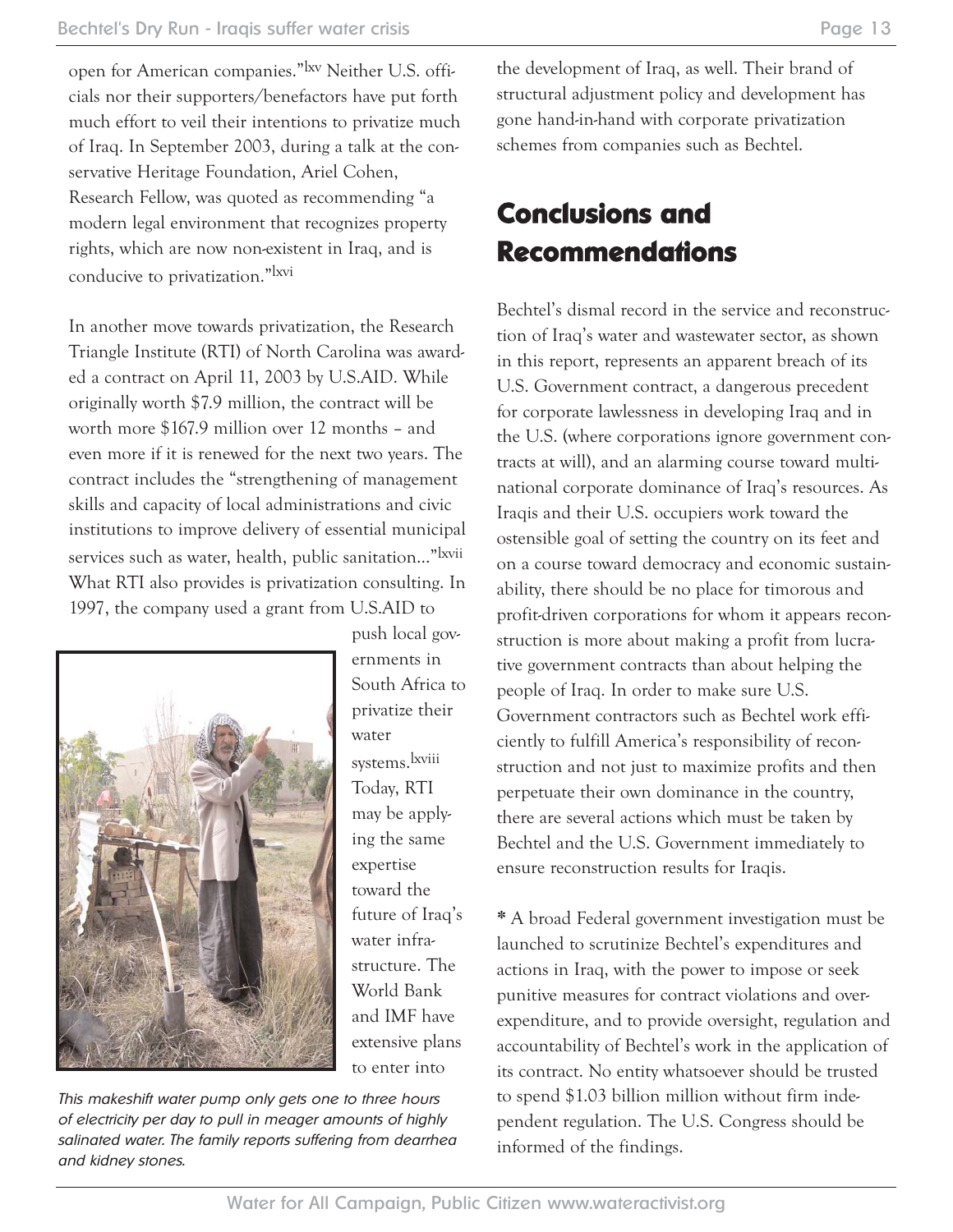*\** Expert Iraqi engineers and workers in the water and wastewater services sector must be allowed to put their skill sets to work immediately and given the resources to provide potable water and sewage service where there currently is none. Bechtel, U.S.AID and the CPA should work together to create an exemption to the CPA order which bars contracting with Iraqi state companies, in order to make sure that this indigenous capacity for the development of water infrastructure is exercised. Access to water is a human rights issue that ought to transcend questions of politics.

*\** If the security threat is too great in some places for Bechtel to carry out its contractual obligations for water service reconstruction, the work must be immediately subcontracted out to Iraqi firms and/or government workers and international aid organizations, or military protection sought.

*\** An institutional regime of local Iraqi oversight, which would include a legitimate body of Iraqi experts on essential services and representatives of civil society, must be immediately implemented. Iraqi engineers, hydrologists and planners with decades of experience and education would best be able to hold Bechtel accountable for its actions and claims. If Bechtel is contracted to bring services to Iraqis, Iraqis should have the ability to articulate their thoughts and demands to Bechtel, U.S.AID and the CPA. Contracts issued on a no-bid basis must immediately be reopened and submitted to a competitive bidding process.

*\** Bechtel and the U.S. Government should explicitly rule out plans for the privatization of Iraq's water. Bechtel specifically should not be eligible for privatization contracts, so as to avoid a conflict of interest between their duties regarding reconstruction of water services infrastructure and any plans the company may harbor to position itself to privatize the water. The U.S. Government should not promote the corporate privatization of water as part of its foreign policy and development initiatives.

*\** Cost-plus contracts, which provide incentive for corporations to bloat expenditures, should be abandoned.

*\** This series of actions would constitute a small but important step forward in securing for the people of Iraq access to clean and affordable water.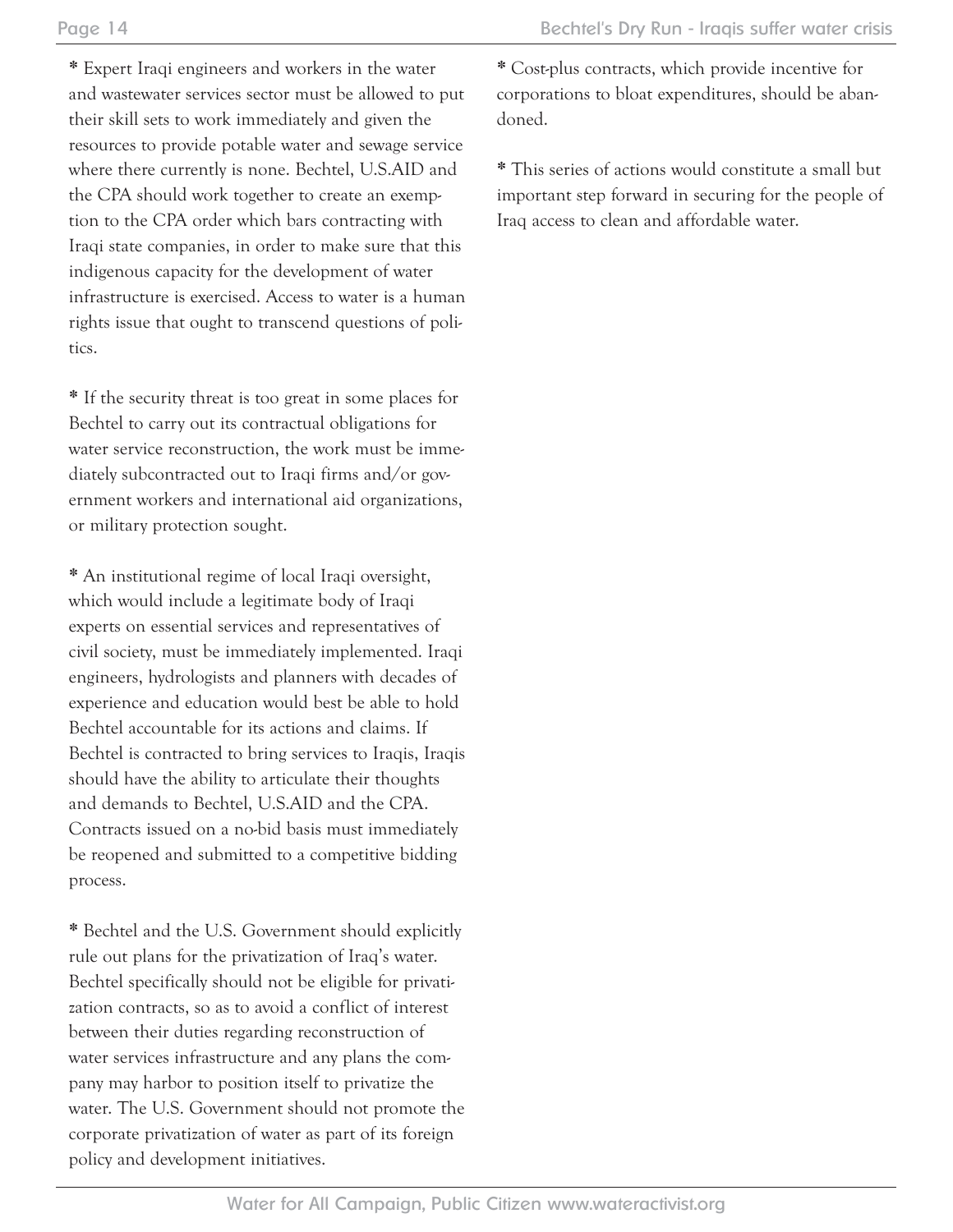#### **Endnotes**

i The Center for Public Integrity, "Windfall of War," viewed March 11, 2004, http://www.publicintegrity.org/wow/bio.aspx?act=pro&ddlC=6.

ii Competitive bidding is required for government contracts, except in cases where there are national security exigencies which override the advantage of competition. However, critics of the process say that due to the long lead time into the Iraq war the exemption should not have applied.

iii Diana B. Henriques, "Which Companies will put Iraq Back Together?" New York *Times*, March 23, 2003.

iv Jim Vallette et al, "Crude Vision: How Oil Interests Obscured U.S. Government Focus on Chemical Weapons Use by Saddam Hussein," Sustainable Energy and Economy Network/Institute for Policy Studies, March 24, 2003.

v Vallette, 2003. For background, also see, Tony Patterson, "Leaked report says German and U.S. firms supplied arms to Saddam," The *Independent* (UK), December 18, 2003.

vi Public Citizen, "Water Privatization Fiascos: Broken Promises and Social Turmoil," March 2003, http://www.citizen.org/documents/privatizationfiascos.pdf.

vii Bechtel-U.S.AID contract, April 17, 2003, pg. 12-13 (our bolds).

viii Bechtel, "Iraq Infrastructure Reconstruction Program Assessment Report," submitted to U.S.AID June 2003, pg. 2.3-5.

ix Revenue Watch, "Keeping Secrets: America and Iraq's Public Finances," Report No. 3, Open Society Institute, October 20, 2003.

x Water/Wastewater: U.S.AID/Bechtel Infrastructure Reconstruction Program, http://bechtel.com/PDF/Iraq\_Water.pdf.

xi By rough estimate, this would equal, in Baghdad, about 40 liters per person per day. The WHO recommends 25 liters for basic survival. Optimal access would be about 100 liters of water. This does not take into account the extreme heat in the region.

xii Ariana Eunjung Cha, "Iraqi Experts Tossed with the Water," *Washington Post*, February 27, 2004.

xiii In an attempt to visit both the Sharkh Dijlah water treatment plant in Baghdad, as well as the Al-Adahmiya military base as instructed to obtain permission on January, 27, 2004, American journalist Dahr Jamail was unable to gain access due to the water treatment plant being occupied by U.S. soldiers, and by personnel at the military base not returning phone calls.

xiv Bechtel, "Iraq Infrastructure Reconstruction Program Assessment Report," submitted to U.S.AID June 2003, pg 2.3-5.

xv Dahr Jamail, interview with Salmam Hassan Kadel, at the Hilla water treatment plant, January 25, 2004.

xvi Jamail, Kadel.

xvii Jamail, Kadel.

xviii Jamail, Kadel.

xix Francis Canavan, Bechtel spokesperson, written in response to an article written by Dahr Jamail which was posted on the website Guerrilla News Network on February 18, 2004. (http://www.guerrillanews.com/human\_rights/doc3833.html).

xx Dahr Jamail, interview with Mr. Mehdi, at the Najaf water distribution center, January 26, 2004, interpreted by. Mohammed Ibrahim.

xxi Jamail, Mr. Mehdi.

xxii Bechtel Contract, 2003, page 12-13 (authors' italics).

xxiii Jamail, Mehdi.

xxiv Bechtel's spokesman Mr. Canavan insists their contract goes until the end of 2004 rather than until April 17, 2004, which is one year after the initial Bechtel-U.S.AID contract was signed.

xxv Jamail, Mehdi.

xxvi Dahr Jamail, interview with Salam Fahim Noor, January 26, 2004, at the Diwaniyah Ministry of Municipalities and Public Works.

xxvii Jamail, Noor.

xxviii Jamail, Noor.

xxix Dahr Jamail, information gathered by Jamail via interviews and surveys, January 17, 2004, Sadr City, Baghdad.

xxx Dahr Jamail, interview with Husni Mohamed (PhD in 1991 from University of Lancaster Environmental and Biological Science Department, UK), January 17, 2004.

xxxi The Integrated Regional Information Network (IRIN) for the Office for the Coordination of Humanitarian Affairs (OCHA) of the UN, "Iraq: Water - a source of life and death," August 13, 2003. http://www.cidi.org/humanitarian/hsr/iraq/03b/ixl21.html.

xxxii Jamail, , January 17, 2004, Sadr City, Baghdad.

xxxiii BenzeneFYI.com, "Have You Been Exposed to Benzene?" www.benzenefyi.com, developed by Einstein Law Inc.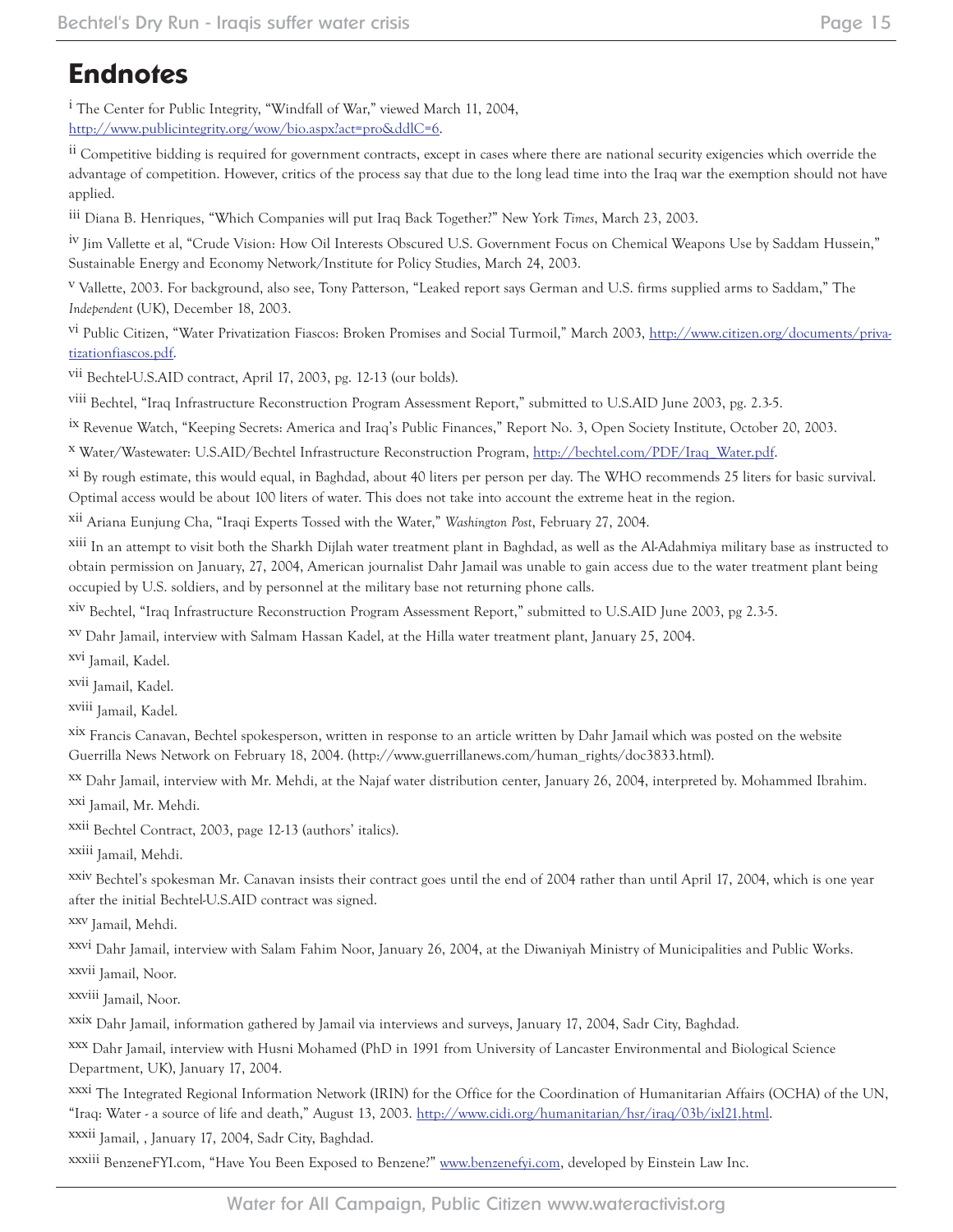xxxiv Jamail, January 17, 2004, Sadr City, Baghdad.

xxxv Jamail, January 17, 2004, Sadr City, Baghdad.

xxxvi IRIN, August 13, 2003.

xxxvii Martti Ahtisaari, Under-Secretary- General for Administration and Management of the United Nations, "Report on humanitarian needs in Iraq in the immediate post-crisis environment by a mission to the area led by the Under-Secretary- General for Administration and Management 10-17 March 1991," March 20, 1991, the United Nations, section C-20.

xxxviii Ahtisaari, March 20, 1991.

xxxix "If the substantial reduction in child mortality throughout Iraq during the 1980s had continued through the 1990s, there would have been **half a mil***lion fewer deaths of children under-five in the country as a whole during the eight year period 1991 to 1998."* Iraq surveys show 'humanitarian emergency,' http://www.unicef.org/newsline/99pr29.htm, 12 August 1999.

xl Defense Intelligence Agency, Iraq Water Treatment Vulnerabilities, January 18, 1991, www.gulflink.osd.mil.

xli Bechtel Contract, page 7

xlii Bechtel Contract, page 13

xliii Dahr Jamail, interview at rural farmhouse 5km north of Hilla, January 25, 2004.

xliv Jamail, near Hilla, January 25, 2004.

xlv Dahr Jamail, interview at village of Albu Nayif, January 25, 2004.

xlvi Dahr Jamail, information gathered by the Jamail via interviews and surveys conducted on January 26, 2004, Abu Hidari village.

xlvii Dahr Jamail, information gathered by the Jamail via interviews and surveys conducted on January 26, 2004, Al-Radathiya village..

xlviii Bechtel, "Iraq Infrastructure Reconstruction Program Assessment Report," submitted to U.S.AID June 2003, section 2.3-6.

xlix Jamail, January 26, 2004, Al-Radathiya village.

l Jamail, January 26, 2004, Al-Radathiya village.

li Jamail, January 26, 2004, Al-Radathiya village.

lii Dahr Jamail, information gathered by the author via interviews and surveys conducted on January 26, 2004, village just north of Diwaniya.

liii Dahr Jamail, information gathered by the author via interviews and surveys conducted on January 26, 2004, Al-Bebealkabir village.

liv Francis Canavan of Bechtel (spokesperson), February 18, 2004, posted to www.guerrillanews.com/human\_rights/doc3833.html.

lv The information presented above is derived from Bechtel's Iraq Infrastructure Reconstruction Program

Assessmnet Report-Executive Summary, pg. ES-5; and Iraq Infrastructure Reconstruction Program

Assessment Report, pg. 2.2-3.

lvi Canavan.

lvii Canavan.

lviii This statement is based on interviews with Salman Hassan Kadel, chief engineer Hilla water plant and Mr. Mehdi, engineer and assistant manager at Najaf water distribution center, and on various UN reports put out through the Integrated Regional Information Network (IRIN).

lix U.S.AID, "Iraq – Water and Sanitation," www.usaid.gov/iraq/water\_san.html.

lx Ariana Eunjung Cha, 2004.

lxi Ariana Eunjung Cha, 2004.

lxii Corp. Watch, Global Exchange, and Public Citizen, *Bechtel: Profiting from Destruction*, June 2003, pg. 5.

lxiii Antonia Juhasz, "Ambitions of Empire: the Bush Administration Economic Plan for Iraq (and Beyond)," *Left Turn Magazine*, No. 12, Feb/March 2004.

lxiv Neil King Jr., "Iraqis Question Speed of Privatization Plan," The *Asian Wall Street Journal*, October 29, 2003.

lxv Stephen C. Pelletiere, "A War Crime or an Act of War," New York *Times*, January 31, 2003.

lxvi James Fisher-Thompson, "Saddam's Overthrow would Liberate Iraq's Economy," Experts Note, Washington File Staff Writer, http://www.useu.be/Categories/GlobalAffairs/Sept2602ExpertsIraqEconomy.html.

lxvii Rania Masri, "Research Triangle Institute: Who Owns Iraq," Institute for Southern Studies,

http://www.southernstudies.org/reports/wolf.pdf.

lxviii Masri.